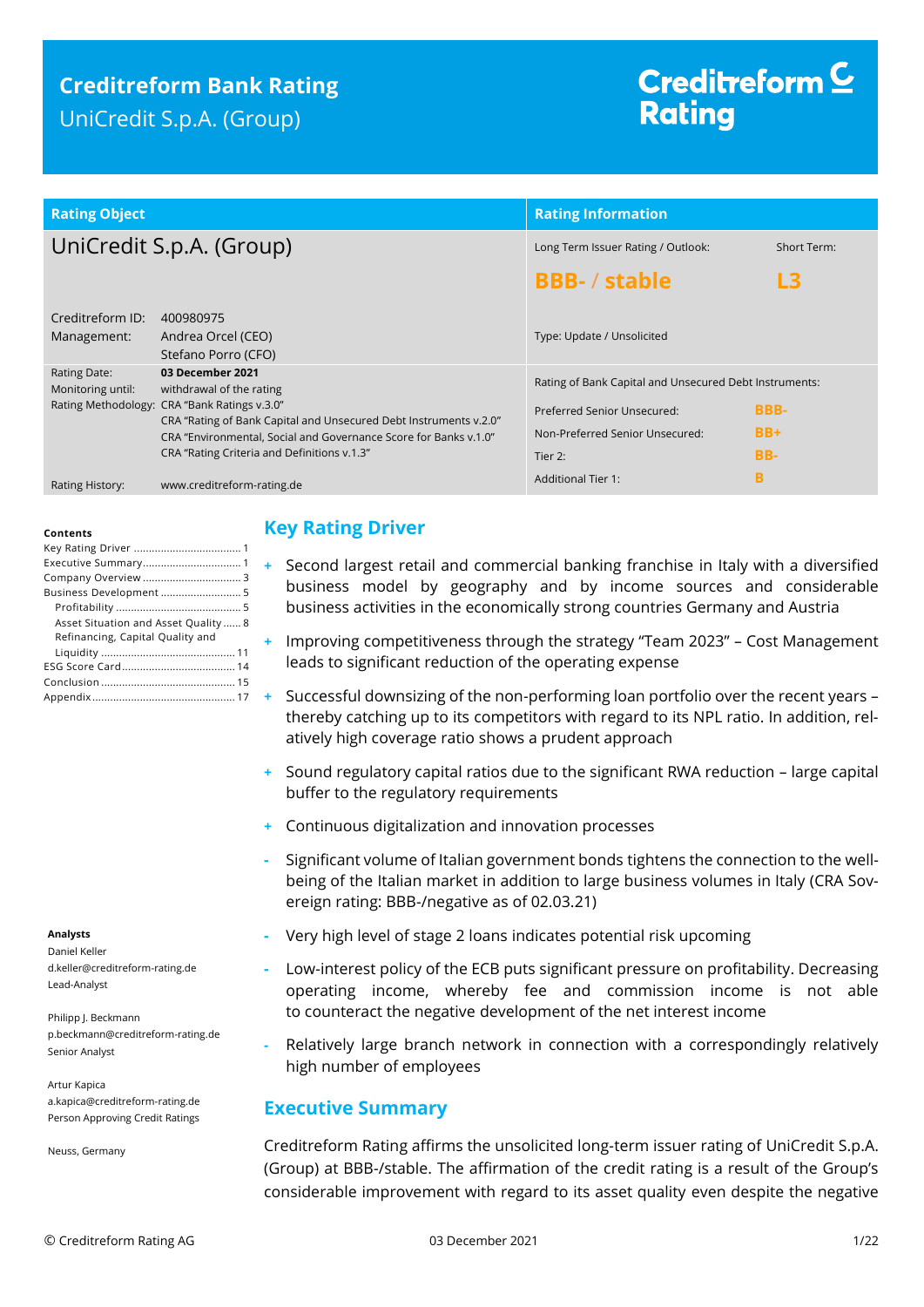impact of the Corona pandemic. However, UniCredit faces a significant dependency on the Italian market and the wellbeing of the Italian State (CRA Rating: BBB-/negative), which is a significant burden for the Group's credit rating. Notwithstanding the above, UniCredit benefits from its strong domestic position with a satisfying intrinsic profitability but suffers under significant negative one-offs. The capitalization increased to a satisfying level.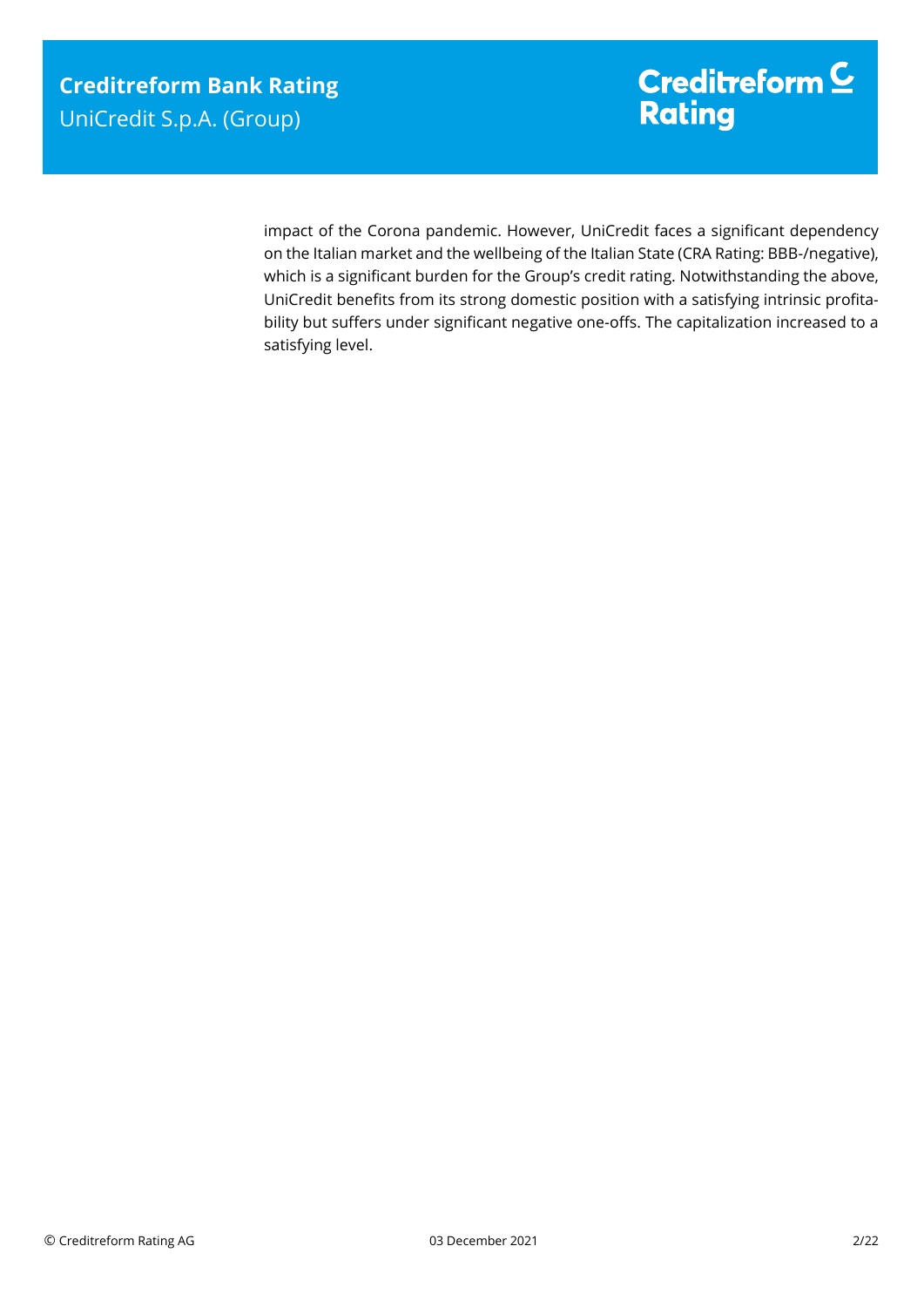### <span id="page-2-0"></span>**Company Overview**

UniCredit S.p.A. (hereafter UniCredit) is headquartered in Milan and is the second largest bank in terms of total assets in Italy. In addition, UniCredit belongs to the list of global systemically important banks and must therefore fulfill special regulatory requirements. The historical origin of the bank goes back to the year 1870. With 80,879 employees (full time equivalent as of 30.06.2021) and 3,364 branches (63% located in Italy), the Group serves approximately 16 million customers and had total assets of €950 billion as of June 2021.

As a commercial bank, UniCredit operates primarily in 13 countries in Central and Eastern Europe as well as in 15 other countries worldwide. Previously, UniCredit was divided into the following 7 business segments, which are representative for the fiscal year 2020 annual report: Commercial Banking Italy, Commercial Banking Germany, Commercial Banking Austria, Central Eastern Europe, Corporate & Investment Banking, Group Corporate Center and Non-Core. See Chart 1 in the chapter profitability for the contribution of each business segment (excl. Non-Core and Group Corporate Centre) to the Group's operating income in 2020.

However, in May 2021 UniCredit announced a new organizational structure, which will become fully operational during the second half of 2021. According to the new set-up, the business segments Italy and Germany will prospective include beside the commercial banking business the corporate and investment banking business in each country. The new segment of Central Europe will include all business activities in Austria (CB and CIB) in addition to Czech Republic & Slovakia, Hungary, Slovenia as well as the Profit Centre Central Europe. The new segment of Eastern Europe will include the bank's business activities in Bosnia, Bulgaria, Croatia, Romania, Russia, Serbia as well as the Profit Centre Eastern Europe. By contrast, the segments of Group Corporate Centre and Non-Core will basically remain unchanged. However, a part of the Group Corporate Centre will be allocated to respective geographies. The Group Corporate Center is the management segment of UniCredit, which is charged with the management, support, optimization and control of the Group as a whole. The Non-Core business segment includes assets with a poor risk profile and assets that are no longer consistent with UniCredit's strategic focus. The two latter segments posted an operating loss in the fiscal year 2020 due to the nature of its business purpose.

UniCredit is currently pursuing its *Team 23* strategy, which is based on the following four strategic pillars: *Grow and strengthen client franchise, Transform and maximize productivity, Disciplined risk management & controls, and Capital and balance sheet management*. As a result of its strategy, UniCredit expects among others to reach a better customer satisfaction and service quality, reduced costs and operating risk, the rundown of its Non Core portfolio by end of 2021 as well as an overall €16 billion value creation for shareholders over the planned horizon until 2023. However, due the impact of the Corona pandemic, UniCredit considers the financial objectives of *Team 23*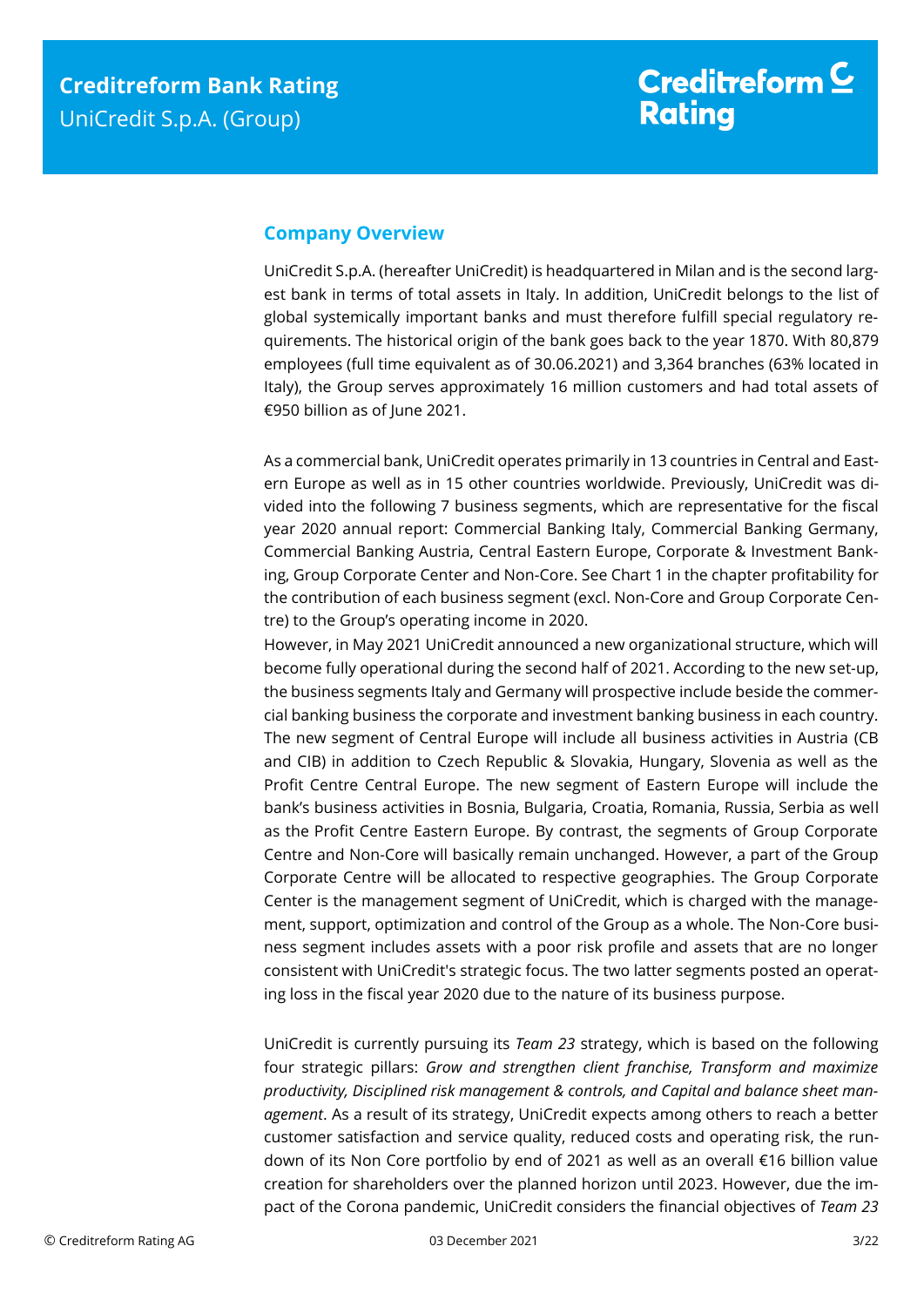as no longer valid anymore referring up to 2021. Instead, UniCredit announced to present its new strategic plan in December 2021, which therefore was not available during the preparation of this report.

Considering the major developments in 2020 and the first half-year 2021 affecting the Group structure, UniCredit performed the following transactions:

In 2020, UniCredit reduced its stake in Yapi Kredi Bank (YKB) from an initial 40.95% to 20% and generated, through this sale, a loss of about €1.57 billion, mostly due to the revaluation of foreign exchange reserves. As a result of the transaction, UniCredit applies with regard to the participation of YKB the equity method starting from the first quarter 2020. Moreover, in November 2021 UniCredit announced the disposal of the remaining stake in YKB for a total consideration of €300 million (expected to occur in the Q1-22), which will have an overall small positive impact on the Group's CET1 ratio. In addition, UniCredit expects for the financial year 2021 a negative consolidated P&L impact of approximately  $\epsilon$ 1.6 billion (based on 3Q data), mostly deriving from the FX revaluation reserve related to the YKB stake.

In January 2021, UniCredit completed the disposal of SIA UniCredit Leasing and its subsidiary SIA UniCredit Insurance Broker to AS Citadele Banka, which was classified held for sale as at 31 December 2020, in line with the previous year. The intragroup funding has been fully reimbursed at closing.

Furthermore, in 2019 already, UniCredit sold its whole stake of about 35% of Fineco-Bank S.p.A. and generated thereby a profit of about €1.3 billion after taxes. In addition, UniCredit sold its total stake held in Mediobanca S.p.A. equal to 8.4% and recorded a loss on disposal of about €16 million. Moreover, UniCredit sold the Ocean Breeze Energy GmbH (German Wind Farm) with an overall loss of -€339 million.

Notwithstanding the above, UniCredit sold non-performing loans with a total legal claim value, gross of write-downs and write-offs mainly, of more than  $\epsilon$ 2.5 billion in 2020 (€7 billion in 2019) and was thereby able to further reduce its non-performing loan portfolio significantly.

UniCredit is a public listed company with a free float of 100% of the shares outstanding and there are no controlling shareholders or shareholders' agreements. The most significant shareholders of UniCredit with each about 5% of the shares are the BlackRock Group and the Capital Research and Management Company.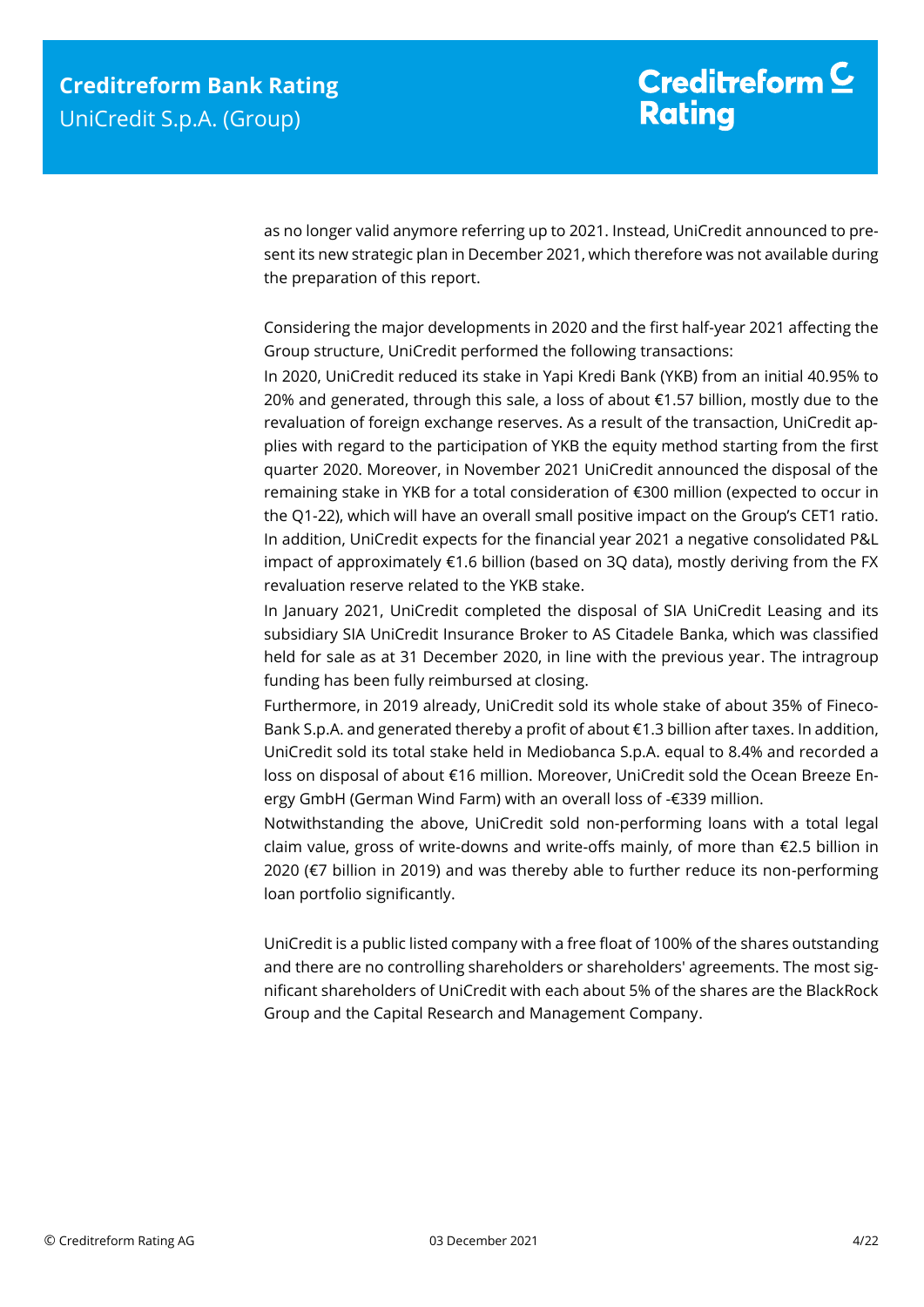### <span id="page-4-0"></span>**Business Development**

#### <span id="page-4-1"></span>**Profitability**

UniCredit's operating income amounted to €18.7 billion in 2020, and decreased thereby significantly year-over-year. See Chart 1 for the contribution of each business segment (excl. Non-Core and Group Corporate Centre) to the Group's operating income.



Chart 1: Contribution of each business segment to UniCredit's operating income in 2020 | Source: Annual Report of UniCredit S.p.A. (Group)

Net interest income is one of the two major sources of income of UniCredit, decreasing significantly year-over-year. As other banks in the Eurozone, UniCredit suffers under lower loan demand, the drop in interest rates following government guarantees (CEE and CIB division) and in particular the low interest rate environment in general. The positive impact of lower refinancing expense and the benefit from TLTRO III refinancing program with €498 million in 2020 could only partially offset the negative development. Major contributor to the bank's net interest income by business segments are Commercial Banking Italy with about €2.9bn (2019: €3.3bn) and Central Eastern Europe with about €2.3bn (2019; €2.6bn). As of June 2021, UniCredit reports a further strong decline of its net interest income (-10.3% in comparison to H1-20) due to ongoing pressure on the interest rates, which are influenced by state guaranteed loans that results in lower customer rates.

Fees and commissions as the second major source of income dropped YOY by 5.7%, which is in contrast to most other large European banks. The background of the negative development is according to UniCredit mainly related to the various lockdown periods following the Corona pandemic. The pandemic resulted at UniCredit in diminishing fee income of assets under management, lower credit protection insurance commissions, lower transaction fees as well as lower debt and credit card fees. Major contributor to the bank's net fee and commission income by business segments is UniCredit's Commercial Banking Italy segment with about €3.3bn in 2020 (2019: €3.6bn). However, as of June 2021, a rebound at least to the previous level of fee and commission income is expected due to the recovery of the economy. In general, UniCredit would do well to increase its fee and commission income, which represents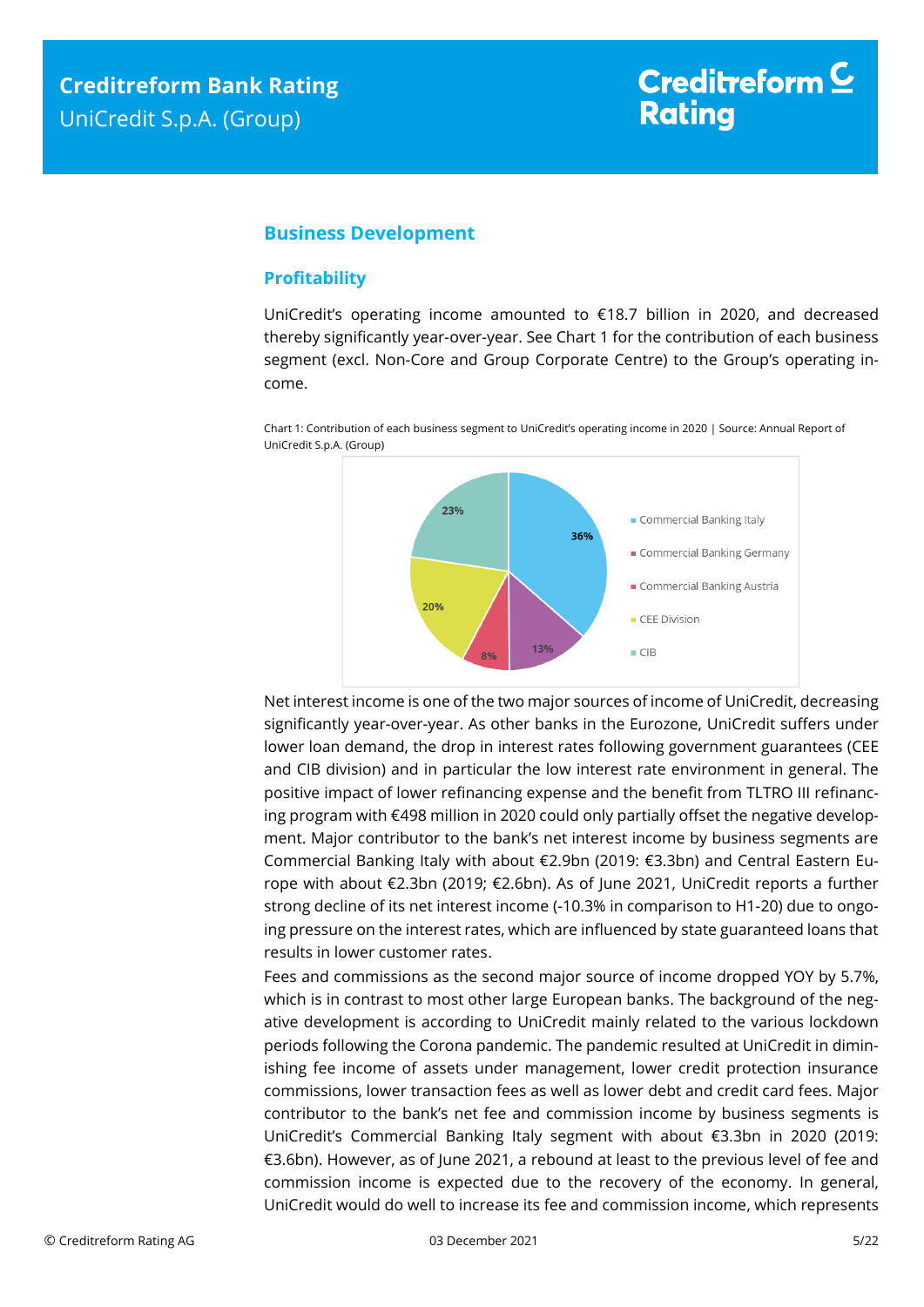a more stable source of income in times of low rates and which depend to a lesser extent on the wellbeing of the economy.

Net trading income contributed the lowest share of the typical three main drivers of operating income and remained, as in the previous years, at a relatively low level. The drop in this position is related to lower clients activities on stock markets, however, in 2021 UniCredit is about to achieve a significant better result in this position and achieved as of June 2021 already about the double income in comparison to H1-2020. Most of UniCredit's earnings in this regard are related to its Corporate & Investment Banking division. Considering the line item of Equity Accounted Results, UniCredit reported a significant loss of about €1.57 billion following the disposal of the 20.95% stake in YKB in 2020. However, to better represent the banks intrinsic profitability, we shifted this loss to the line item of non-recurring expense. The remaining stake in YKB will be sold in Q1-2022, which will result in an additional loss of about €1.6bn affecting the fiscal year 2021.

Operating expense amounted to €12.7 billion in 2020, decreasing year-over-year mainly due to lower personnel expense, which lowered following the continuous staff reduction (H1-21: 80,879 FTE, 2020: 81,107 FTE, 2019: 84,245 FTE) of the bank. By following its strategy, UniCredit is on track to improve its intrinsic profitability. In contrast to the presentation of the bank, we shifted the bank's charges for leaving incentives for the Italian division of about €1.4bn in 2020 to the line item of non-recurring expense to better represent the bank's intrinsic profitability. UniCredit's item depreciation and amortization normalized after the elevated level in the previous year. 2019 was affected by a €344 million impairment loss in relation to leased assets recognition (application of 6th update of the Banca d'Italia Circular 262), a €315 million write-down on its disposed entity Ocean Breeze Energy GmbH and a write-down of €228 million related to tangible assets of Capital Dev S.p.A. due to worsened economic conditions. Other expense consists of different insignificant items, thereof indirect taxes and duties (€614 million) as well as the contribution to the resolution fund in the amount of €714 million being the most relevant. Moreover, UniCredit benefitted as a result of the Corona pandemic among other from lower travel expense, lower consulting and credit recovery expense, which however, was mitigated by extraordinary Covid-19 expenses for IT infrastructure and sanitary protection measures.

Following the Corona pandemic, UniCredit reported a strong increase of its loan impairments in 2020, which amounted to €4.36 billion (thereof only €272mn of write-offs and €808mn related to updated macroeconomic scenarios). UniCredit thereby increased its cost of risk to about 110bp (own calculation: loan loss provision over net loans to customers) from an already elevated level of 81bp in 2019. In comparison to other large banks in Europe UniCredit is clearly at the higher end with its cots of risk. As of the Q3-21 report of UniCredit, the bank reports a normalization of its cost of risk and reduced the FY21 guidance to 30bp (previously <40bp; calculation of UniCredit), by which the bank would catch up to a competitive level.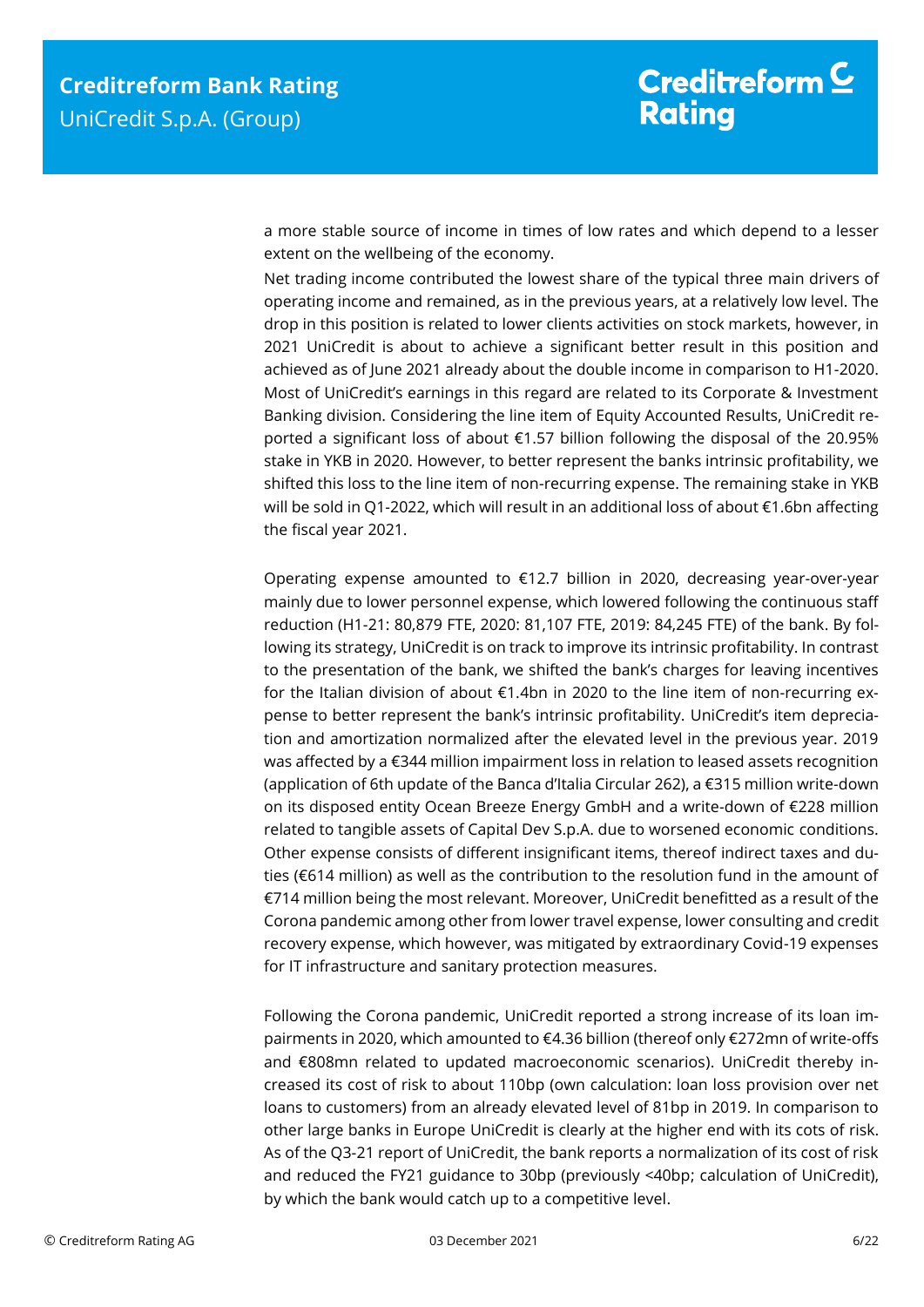Notwithstanding the above, UniCredit reported some significant one-off effects, which had a negative impact on the net result. These effects are presented under the line items of non-recurring events, which might differ from the bank's presentation. On one hand, UniCredit recorded a goodwill impairment of about €886mn on its Commercial Banking Italy CGU (therewith fully written-down) next to the aforementioned leaving incentives of about €1.4bn and the loss of about €1.57 billion following the disposal of the stake in YKB. On the other hand, UniCredit recorded a gain of €443mn on the sale of the real estate complex in Munich. As a result of the significant one-off effects in addition to the relatively high cost of risk, UniCredit recorded a negative result in 2020.

Considering the current development in 2021, UniCredit will likely benefit from a drop of loan loss impairment and thus will likely regain its level of profitability as of 2018, however, the sale of the remaining shares of YKB will burden the banks net profit.

A detailed group income statement for the years of 2017 through 2020 can be found in Figure 1 below:

| Income Statement (EUR m)                                     | 2020           | %        | 2019   | 2018   | 2017   |
|--------------------------------------------------------------|----------------|----------|--------|--------|--------|
| Income                                                       |                |          |        |        |        |
| Net Interest Income                                          | 9.497          | $-7,5$   | 10.272 | 10.751 | 10.298 |
| Net Fee & Commission Income                                  | 5.957          | $-5,7$   | 6.318  | 6.551  | 6.392  |
| Net Insurance Income                                         |                |          |        |        |        |
| Net Trading Income                                           | 1.079          | $-14,2$  | 1.257  | 978    | 1.141  |
| <b>Equity Accounted Results</b>                              | 276            | $-12,7$  | 316    | $-97$  | 576    |
| Dividends from Equity Instruments                            | 208            | $-29,5$  | 295    | 413    | 315    |
| Other Income                                                 | 1.267          | $-30,2$  | 1.814  | 1.630  | 1.779  |
| <b>Operating Income</b>                                      | 18.689         | $-7,8$   | 20.272 | 20.226 | 20.502 |
| <b>Expense</b>                                               |                |          |        |        |        |
| Depreciation and Amortisation                                | 1.431          | $-34,1$  | 2.171  | 1.053  | 1.167  |
| Personnel Expense                                            | 5.962          | $-3,0$   | 6.145  | 6.350  | 6.930  |
| Tech & Communications Expense                                | 1.093          | $+4,8$   | 1.043  | 1.201  | 1.335  |
| Marketing and Promotion Expense                              | 155            | $+0.0$   | 155    | 190    | 249    |
| <b>Other Provisions</b>                                      | 488            | $> +100$ | 103    | 1.516  | 509    |
| Other Expense                                                | 3.607          | $-5,8$   | 3.831  | 4.142  | 4.300  |
| <b>Operating Expense</b>                                     | 12.736         | $-5,3$   | 13.448 | 14.452 | 14.489 |
| <b>Operating Profit &amp; Impairment</b>                     |                |          |        |        |        |
| <b>Pre-impairment Operating Profit</b>                       | 5.953          | $-12,8$  | 6.824  | 5.774  | 6.012  |
| <b>Asset Writedowns</b>                                      | 4.656          | $+33,4$  | 3.489  | 2.674  | 2.413  |
| <b>Net Income</b>                                            |                |          |        |        |        |
| Non-Recurring Income                                         | 516            | $> +100$ | 177    | 591    | 100    |
| Non-Recurring Expense                                        | 3.913          | $> +100$ | 491    |        |        |
| <b>Pre-tax Profit</b>                                        | $-2.100$       | $< -100$ | 3.021  | 3.691  | 3.700  |
| Income Tax Expense                                           | 322            | $-62.6$  | 862    | $-523$ | 596    |
| <b>Discontinued Operations</b>                               | 49             | $-96.3$  | 1.332  | 126    | 2.682  |
| <b>Net Profit</b>                                            | $-2.778$       | $< -100$ | 3.491  | 4.340  | 5.786  |
| Attributable to minority interest (non-controlling interest) | $\overline{7}$ | $-94,1$  | 118    | 233    | 313    |
| Attributable to owners of the parent                         | $-2.785$       | $< -100$ | 3.373  | 4.107  | 5.473  |

Figure 1: Group income statement | Source: eValueRate / CRA

UniCredit's intrinsic profitability, which is indicated by the bank's cost to income ratios (CIR and CIRex), lowered YOY to a slightly below average level. The pressure on the bank's margin in addition to the significant Corona pandemic effects has led to the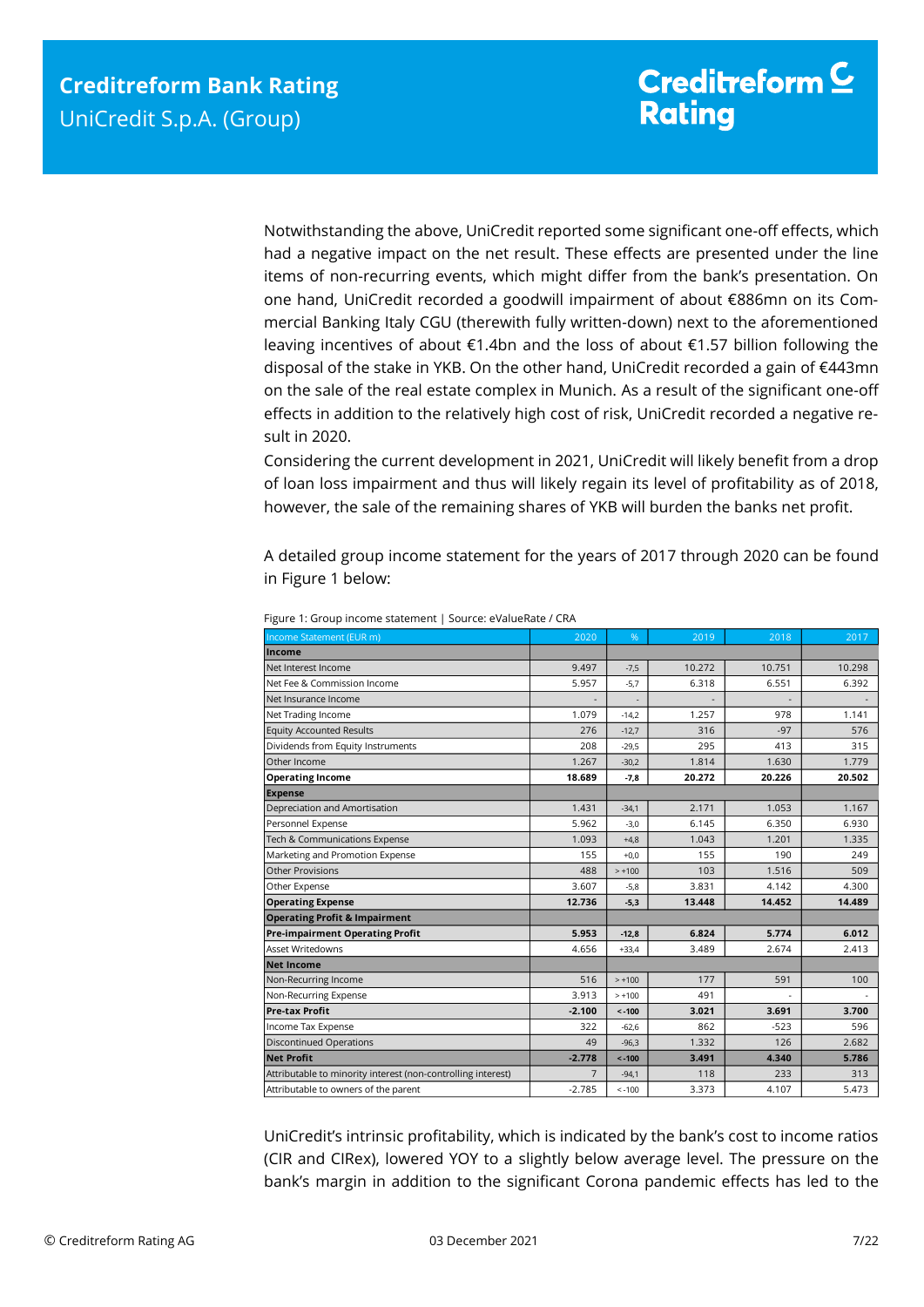adverse development, which UniCredit was not able to fully compensate by the reduction of its workforce. However, we expect UniCredit to reach a solid level of intrinsic profitability already in 2021, following further cost reduction and the rebound of customer activities.

The values for ROA, ROE and RORWA before and after taxes dropped YOY to an unsatisfying level following the negative net profit of the year. The driver of the tremendous loss in 2020 were various one-off effects (goodwill impairment, leaving incentives and the sale of YKB), in addition to significant impairments on customer loans due to the Corona pandemic. While the increase in loan loss impairment is in line with other large European banks, UniCredit still stands out negative due to its already pre-Corona elevated level of impairments. Leaving out one-off effects, we expect UniCredit to reach sound earnings figures in 2021 already; however, the sale of the remaining stake in YKB will burden the net profit once again. UniCredit's net financial margin lowered YOY slightly to a below average level, which indicates the current pressure on margins, respectively interest rates. In the upcoming periods, the release of the bank's loan loss impairments of 2020 following the Corona pandemic might boost UniCredit's earnings figures as the Corona pandemic effects did not hit the bank as expected (supported by government measures). However, as of now UniCredit did not indicate a significant release of its loan loss provisions.

Overall, UniCredit's earnings figures of 2020 are the least favorable performers in any of the areas analyzed mainly due to the various significant one-off effects.

A detailed overview of the income ratios for the years of 2017 through 2020 can be found in Figure 2 below:

| Income Ratios (%)                                                                                                                                                                                                                                                      | 2020    | %        | 2019  | 2018  | 2017  |
|------------------------------------------------------------------------------------------------------------------------------------------------------------------------------------------------------------------------------------------------------------------------|---------|----------|-------|-------|-------|
| Cost Income Ratio (CIR)                                                                                                                                                                                                                                                | 68,15   | $+1,81$  | 66,34 | 71,45 | 70,67 |
| Cost Income Ratio ex. Trading (CIRex)                                                                                                                                                                                                                                  | 72,32   | $+1.60$  | 70,72 | 75,08 | 74,84 |
| Return on Assets (ROA)                                                                                                                                                                                                                                                 | $-0,30$ | $-0,71$  | 0,41  | 0,52  | 0,69  |
| Return on Equity (ROE)                                                                                                                                                                                                                                                 | $-4,63$ | $-10.28$ | 5.65  | 7.57  | 9,61  |
| Return on Assets before Taxes (ROAbT)                                                                                                                                                                                                                                  | $-0,27$ | $-0,62$  | 0,35  | 0,44  | 0,44  |
| Return on Equity before Taxes (ROEbT)                                                                                                                                                                                                                                  | $-4,18$ | $-9.07$  | 4,89  | 6,44  | 6,14  |
| Return on Risk-Weighted Assets (RORWA)                                                                                                                                                                                                                                 | $-0,85$ | $-1,77$  | 0,92  | 1,17  | 1,62  |
| Return on Risk-Weighted Assets before Taxes (RORWAbT)                                                                                                                                                                                                                  | $-0,77$ | $-1,57$  | 0,80  | 1,00  | 1,04  |
| Net Interest Margin (NIM)                                                                                                                                                                                                                                              | 1,18    | $-0,23$  | 1,42  | 1,48  | 1,44  |
| Pre-Impairment Operating Profit / Assets                                                                                                                                                                                                                               | 0,64    | $-0.16$  | 0.80  | 0,69  | 0,72  |
| Cost of Funds (COF)                                                                                                                                                                                                                                                    | 0,44    | $-0,15$  | 0,59  | 0,58  | 0,59  |
| <b>Asset Situation and Asset Quality</b>                                                                                                                                                                                                                               |         |          |       |       |       |
|                                                                                                                                                                                                                                                                        |         |          |       |       |       |
| Net loans to customers represent UniCredit's largest financial asset, decreasing YOY<br>mainly due to lower customer demand in the Italian division, in addition to the run-<br>down of the non-core division. In particular, current account loans decreased signifi- |         |          |       |       |       |
| cantly, UniCredit was able to increase its mortgage loans YOY, which accounted for                                                                                                                                                                                     |         |          |       |       |       |

Figure 2: Group key earnings figures| Source: eValueRate / CRA

### <span id="page-7-0"></span>**Asset Situation and Asset Quality**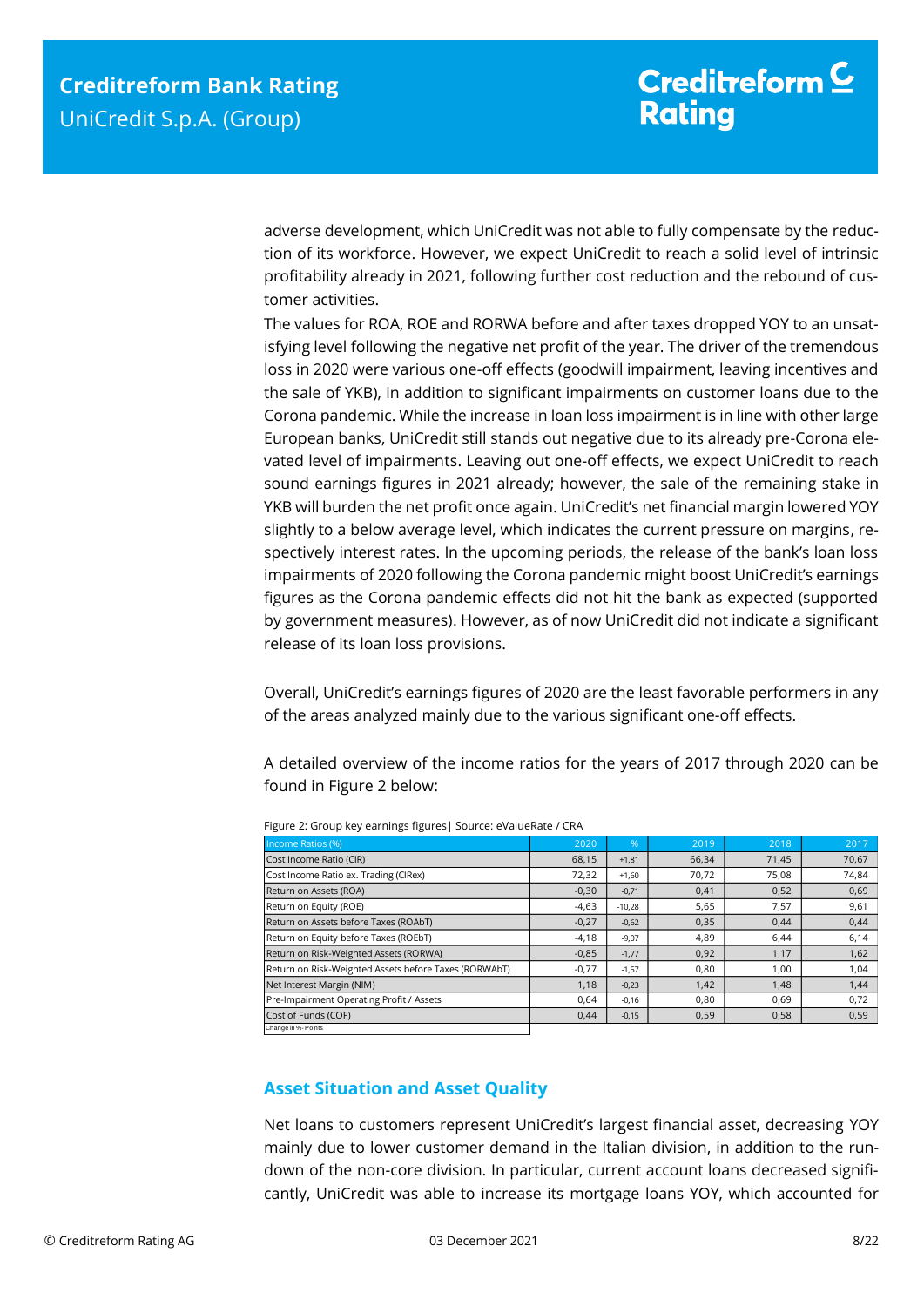about €178bn in 2020. Most of the bank's loans are related Commercial Banking Italy division (€132bn; -€9bn YOY) following Corporate and Investment Banking (€87bn; +€9bn YOY) and Commercial Banking Germany (€87bn; almost unchanged YOY). About 44% of the Group's total assets are related to Italy. Moreover, UniCredit's nonperforming loans amounted to €21.2bn gross (€8.5bn net) in 2020 (2019: €25.3bn gross; €8.8bn net), which shows a successful rundown in recent years. UniCredit achieved a strong reduction over the recent years following numerous sales of NPL loans. As of H1-21, UniCredit faces further pressure on customer loans, mainly at the Corporate Investment Banking division. In addition, UniCredit records a slight increase of the non-performing loans (€21.5bn gross and €9.1bn net) as of June 2021. Considering the bank's loans under moratoria measures, UniCredit reduced the amount to a low level of €8.5bn outstanding (as of Q3-21).

Total securities as the second largest asset class increased YOY slightly, mostly due to increased holding of government debt securities. Overall, UniCredit holds mostly government debt securities with about €118.4 billion as of June 2021 (€110.5 billion as of year-end 2020). Moreover, UniCredit's sovereign debt securities are primarily related to Italy (€45.5bn), Spain (€17.1bn), Germany (€13.1bn) and Japan (€9.7) as of June 2021. Following our rating of the Italian republic of BBB-/negative from 05.03.21, in particular these government debt securities bear a significant risk.

UniCredit's huge cash position is a result of additional funding through participation in the ECB's TLTRO III program with total amount of €94.3 billion (€107bn as of June 2021). Although this program enables very favorable rates if conditions are met, UniCredit's huge cash position indicates difficulties in finding appropriate investment opportunities. Following that, the bank has to be aware of negative deposit rates.

A detailed look at the development of the asset side of the balance sheet for the years of 2017 through 2020 can be taken in Figure 3 below:

| Assets (EUR m)                                                                                                                                                                                                                                                        | 2020                     | %        | 2019                     | 2018    | 2017    |  |
|-----------------------------------------------------------------------------------------------------------------------------------------------------------------------------------------------------------------------------------------------------------------------|--------------------------|----------|--------------------------|---------|---------|--|
| Cash and Balances with Central Banks                                                                                                                                                                                                                                  | 165.126                  | $> +100$ | 56.467                   | 43.114  | 89.719  |  |
| Net Loans to Banks                                                                                                                                                                                                                                                    | 23.793                   | $-17.0$  | 28.661                   | 28.243  | 20.573  |  |
| Net Loans to Customers                                                                                                                                                                                                                                                | 420,400                  | $-2.0$   | 428.862                  | 437.900 | 421.846 |  |
| <b>Total Securities</b>                                                                                                                                                                                                                                               | 165.004                  | $+1.1$   | 163.133                  | 168.935 | 172.368 |  |
| <b>Total Derivative Assets</b>                                                                                                                                                                                                                                        | 52.850                   | $+21.3$  | 43.581                   | 39.273  | 40.445  |  |
| <b>Other Financial Assets</b>                                                                                                                                                                                                                                         | 66.285                   | $-29.4$  | 93.876                   | 74.375  | 51.064  |  |
| <b>Financial Assets</b>                                                                                                                                                                                                                                               | 893.458                  | $+9,7$   | 814.580                  | 791.840 | 796.016 |  |
| <b>Equity Accounted Investments</b>                                                                                                                                                                                                                                   | 4.354                    | $-9.0$   | 4.787                    | 5.502   | 6.212   |  |
| Other Investments                                                                                                                                                                                                                                                     | $\overline{\phantom{a}}$ |          | ٠                        |         |         |  |
| <b>Insurance Assets</b>                                                                                                                                                                                                                                               | $\overline{\phantom{a}}$ |          | $\overline{\phantom{a}}$ |         |         |  |
| Non-current Assets & Discontinued Ops                                                                                                                                                                                                                                 | 2.017                    | $-19.7$  | 2.512                    | 2.241   | 1.111   |  |
| Tangible and Intangible Assets                                                                                                                                                                                                                                        | 12.056                   | $-13,2$  | 13.897                   | 12.311  | 11.835  |  |
| <b>Tax Assets</b>                                                                                                                                                                                                                                                     | 13.098                   | $+1.4$   | 12.922                   | 12.944  | 12.658  |  |
| <b>Total Other Assets</b>                                                                                                                                                                                                                                             | 6.473                    | $-6.8$   | 6.949                    | 7.334   | 8.958   |  |
| <b>Total Assets</b>                                                                                                                                                                                                                                                   | 931.456                  | $+8,9$   | 855.647                  | 832.172 | 836.790 |  |
| UniCredit's asset quality figures have been the bank's weak point for the past several<br>years already. However, the Group achieved a considerable improvement in this re-<br>gard over the past years, in particular with regard to the bank's non-performing loans |                          |          |                          |         |         |  |

Figure 3: Development of assets| Source: eValueRate / CRA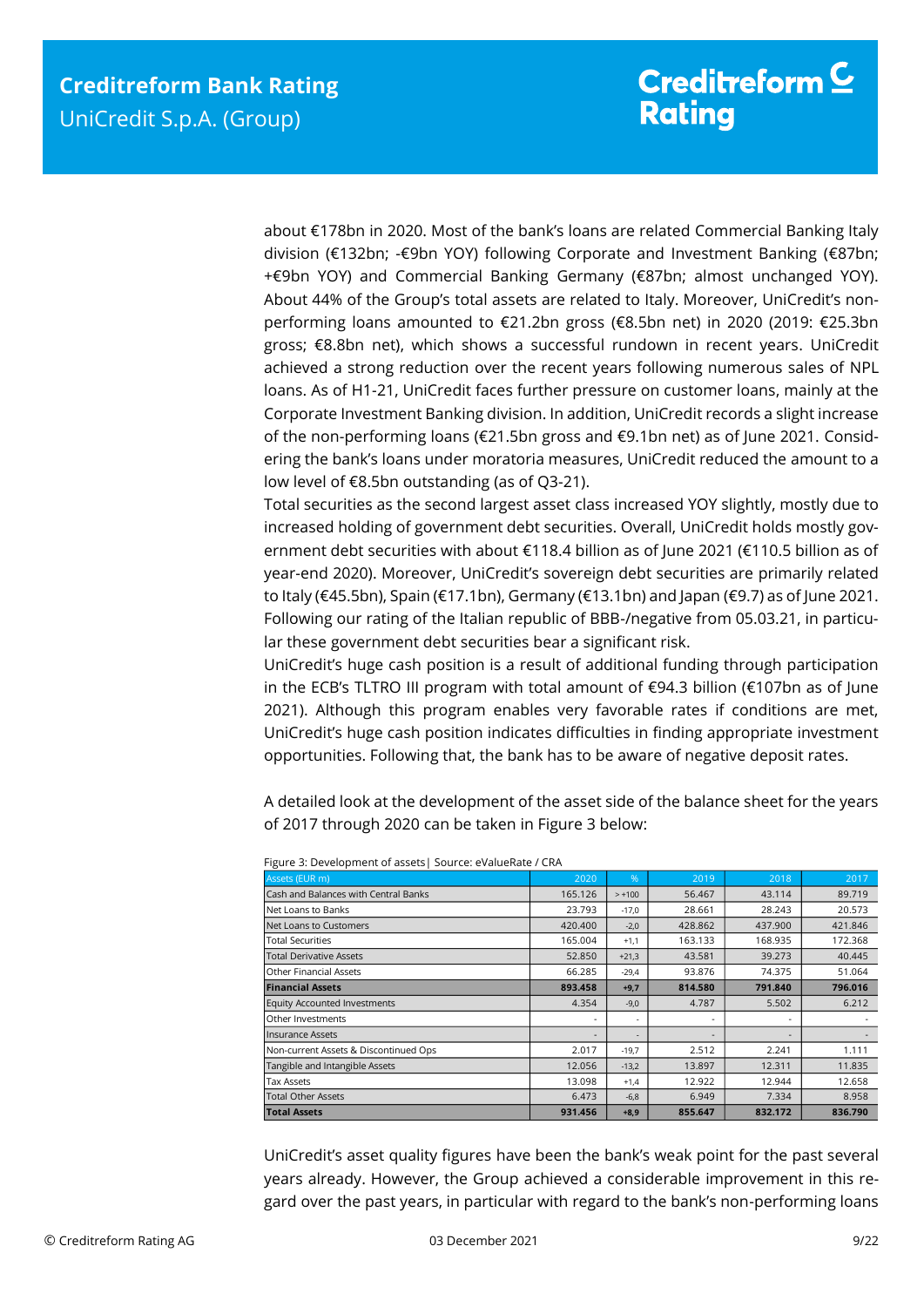portfolio as a result of the continuous sales of non-performing loans portfolios. Although UniCredit's NPL ratio (own calculation: stage 3 loan over net loans to customers) improved considerable in the past years as well as in a year-over-year comparison, it is still at an elevated level in comparison to other large European banks. However, UniCredit accomplished a further reduction of its gross non-performing exposure by about €4 billion YOY to a year-end 2020 amount of about €21.2 billion (€21.5bn as of June 2021). The net non-performing exposure (stage 3) of UniCredit is at year-end 2020 at about €8.5 billion (€9.1bn as of June 2021), which shows a worsening of the asset quality of the bank in 2021. Nevertheless, we acknowledge and appreciate the positive development with regard to UniCredit's quality of assets, which shows the banks clear approach to reduce its non-performing loans in accordance to its strategy.

As of now, one of the most significant impact of the Corona pandemic is evident through the increased stage 2 loan exposure, which indicates potential problem loans. The Group's potential problem loans almost doubled year-over-year (2020: €83.6bn, 2019: €44.7bn) primarily as a result of the Corona pandemic. In addition, with a potential problem loan ratio of about 19.9% UniCredit records a very high level and stands out clearly negative in comparison to other large European banks, which indicates significant risk. However, the bank's half-year 2021 report as well as the Q3-21 report indicates a declining trend. Nevertheless, after the run out of all government support measures a shift from potential problem loans to non-performing loans becomes more likely. UniCredit's net write-offs / RWAs ratio as well as the bank's net-write-offs to total assets ratio dropped to an unsatisfying level. Although the development is in line with other large European banks, UniCredit recorded already pre-Corona an elevated and unsatisfying level. The background of this development are the aforementioned huge loan loss provisions primarily following the Corona pandemic. However, we expect a strong decline in these ratios, as the Corona pandemic did not materialize as previously expected.

UniCredit's NPL/RWA ratio has improved equivalent to its NPL ratio, but still underperforms other large European banks. By contrast, UniCredit's reserve/NPL ratio is at a satisfying level and shows UniCredit's prudent approach in this regard. The Group RWA's, however, dropped significantly year-over-year to a competitive level following the YKB deconsolidation (-€20bn) and as a result of "business evolution and regulatory headwinds", which UniCredit did not outline in detail. As of June 2021, UniCredit was able to maintain the competitive level of its RWA ratio.

A detailed overview of the asset quality for the years of 2017 through 2020 can be found in Figure 4 below: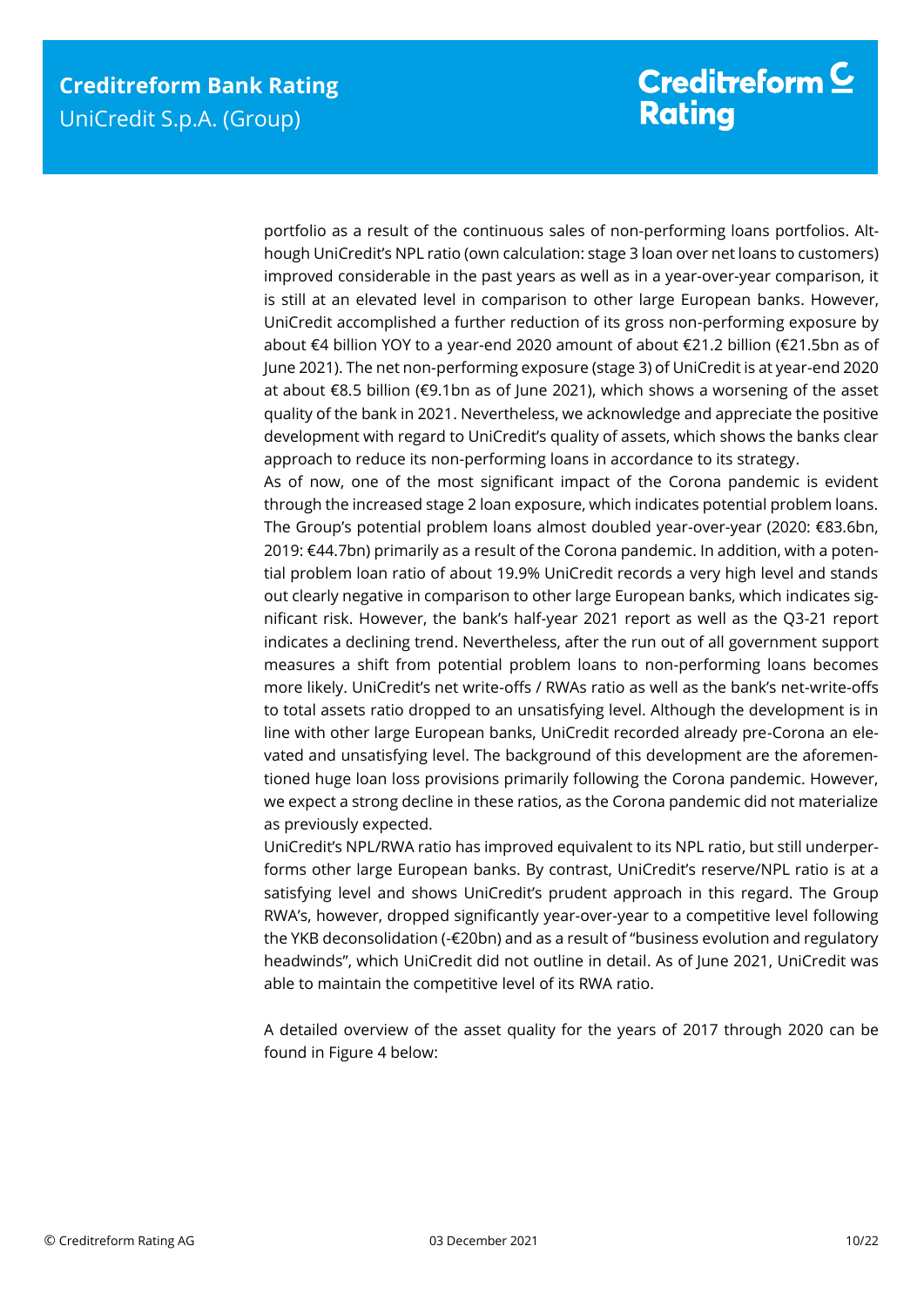|  | Figure 4: Development of asset quality   Source: eValueRate / CRA |  |
|--|-------------------------------------------------------------------|--|
|  |                                                                   |  |

| Asset Ratios (%)                                  | 2020  | $\%$    | 2019  | 2018  | 2017  |
|---------------------------------------------------|-------|---------|-------|-------|-------|
| Net Loans/ Assets                                 | 45,13 | $-4.99$ | 50,12 | 52,62 | 50,41 |
| Risk-weighted Assets/ Assets                      | 34,96 | $-9,30$ | 44,26 | 44,48 | 42,56 |
| NPLs*/ Net Loans to Customers                     | 5,03  | $-0,84$ | 5,87  | 8,70  | 11,48 |
| NPLs*/ Risk-weighted Assets                       | 6,49  | $-0.15$ | 6,64  | 10,29 | 13,60 |
| Potential Problem Loans**/ Net Loans to Customers | 19,90 | $+9,61$ | 10,29 | 10,26 | 2,19  |
| Reserves/NPLs*                                    | 79.44 | $+3,97$ | 75,47 | 67,71 | 60,40 |
| Reserves/ Net Loans                               | 3,99  | $-0.43$ | 4,43  | 5,89  | 6,93  |
| Net Write-offs/ Net Loans                         | 1,11  | $+0.29$ | 0,81  | 0,61  | 0,57  |
| Net Write-offs/ Risk-weighted Assets              | 1.43  | $+0,51$ | 0,92  | 0.72  | 0,68  |
| Net Write-offs/ Total Assets                      | 0.50  | $+0.09$ | 0.41  | 0.32  | 0,29  |

Change in %- Points

<span id="page-10-0"></span>\* NPLs are represented from 2017 onwards by Stage 3 Loans. \*\* Potential Problem Loans are Stage 2 Loans where available.

#### **Refinancing, Capital Quality and Liquidity**

Deposits from customers represents UniCredit's major source of funding. The significant increase YOY is related to current accounts and on demand deposits of all divisions, which recorded a large inflow as a result of customers excess liquidity, which in turn was reinforced by the Corona pandemic and which continues in the fiscal year 2021 as well. Overall, about 37% of UniCredit's customer deposits are related to Commercial Banking Italy division, following by 22% of the Commercial Banking Germany division and 15% of the CEE division.

Total deposits from banks as the second largest source of funding increased YOY significantly, which is a result of UniCredit's aforementioned participation in the TLTRO III refinancing operation of the ECB with about €94.3 billion at year-end 2020 (€107 billion as of H1-21). Through the refinancing via the ECB program, UniCredit benefits from very favorable funding conditions (up to -1%), if conditions are met. As of June H1-21, UniCredit was therewith able to boost its interest income by about €429 million. By contrast, total debt as the third largest item of financial liabilities increased YOY and consists primarily of "bonds other than structured bonds" (€86 billion). The Group's Total Equity decreased significantly, primarily as a result of the negative net profit of the year. Since UniCredit intends to follow its FY 2021-2023 dividend policy, which envisages a distribution of 50% of the underlying net profit (executed with a maximum 30% in cash dividend and a minimum 20% via Share Buy Back), a quick rebound is unlikely in this regard.

A detailed overview of the development of liabilities for the years of 2017 through 2020 can be found in Figure 5 below: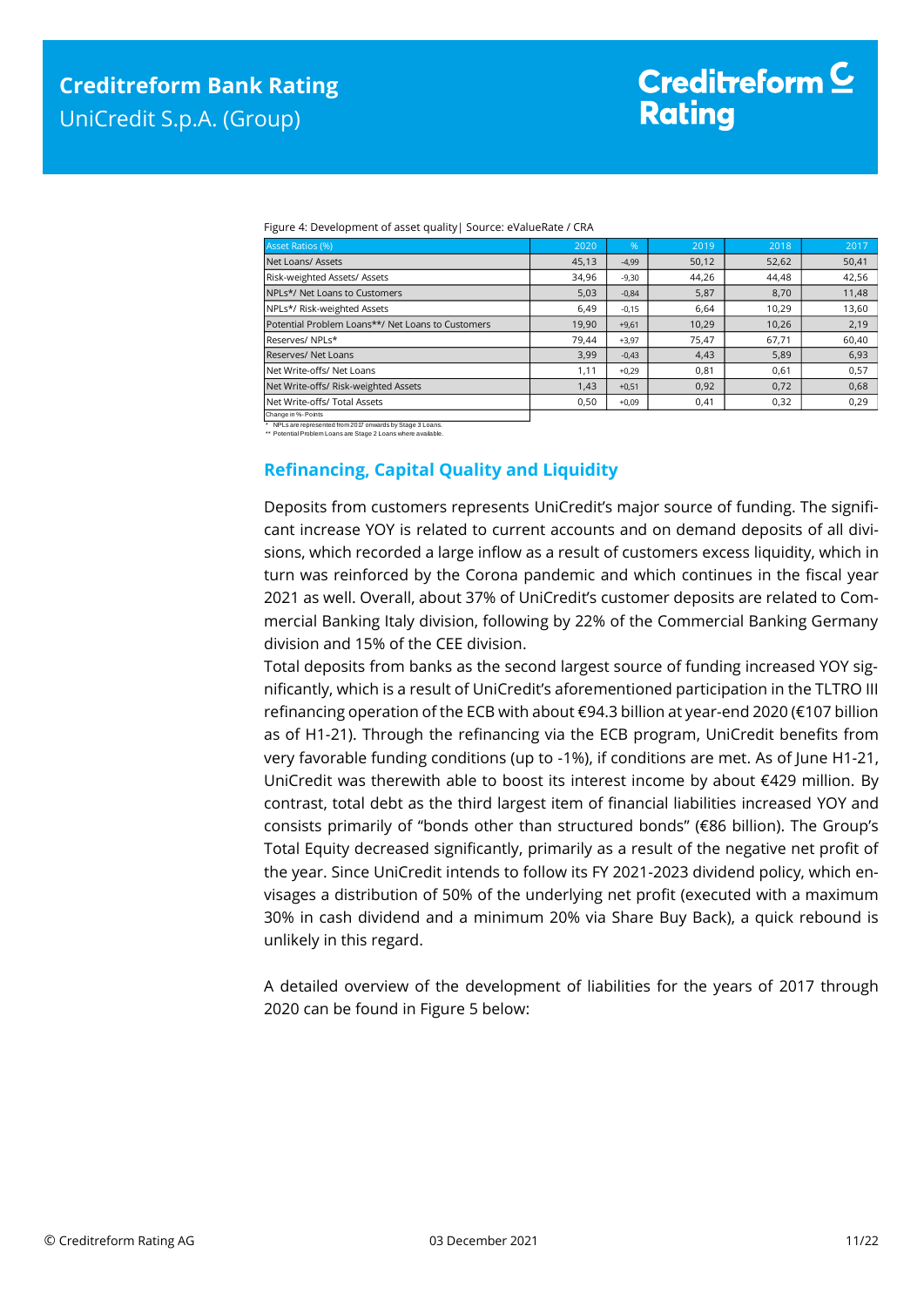| Liabilities (EUR m)                        | 2020                     | %       | 2019    | 2018    | 2017    |
|--------------------------------------------|--------------------------|---------|---------|---------|---------|
| <b>Total Deposits from Banks</b>           | 143.088                  | $+37,5$ | 104.067 | 101.752 | 103.299 |
| <b>Total Deposits from Customers</b>       | 471.128                  | $+8.9$  | 432.451 | 433.787 | 413.820 |
| <b>Total Debt</b>                          | 115.471                  | $+6,5$  | 108.380 | 92.722  | 125.389 |
| Derivative Liabilities                     | 47.608                   | $+16.6$ | 40.842  | 36.728  | 38.589  |
| Securities Sold, not yet Purchased         |                          | ۰       |         |         |         |
| Other Financial Liabilities                | 68.572                   | $-16,8$ | 82.411  | 82.738  | 69.050  |
| <b>Total Financial Liabilities</b>         | 845.867                  | $+10,1$ | 768.151 | 747.727 | 750.146 |
| Insurance Liabilities                      | $\overline{\phantom{a}}$ |         |         |         |         |
| Non-current Liabilities & Discontinued Ops | 761                      | $+5,0$  | 725     | 540     | 185     |
| <b>Tax Liabilities</b>                     | 1.358                    | $-1,5$  | 1.378   | 946     | 1.093   |
| Provisions                                 | 10.780                   | $-2,5$  | 11.059  | 11.659  | 9.568   |
| <b>Total Other Liabilities</b>             | 12.748                   | $+1,6$  | 12.549  | 13.950  | 15.573  |
| <b>Total Liabilities</b>                   | 871.514                  | $+9,8$  | 793.862 | 774.822 | 776.565 |
| <b>Total Equity</b>                        | 59.942                   | $-3,0$  | 61.785  | 57.350  | 60.225  |
| <b>Total Liabilities and Equity</b>        | 931.456                  | $+8,9$  | 855.647 | 832.172 | 836.790 |

Figure 5: Development of refinancing and capital adequacy| Source: eValueRate / CRA

UniCredit's regulatory capital ratios improved over the most recent years, following the strong drop of the risk weighted assets and reached a satisfying level.

The Group's increase in the CET1 ratio to 15.96% (15.1% fully loaded) at year-end 2020 (16.1% as of H1-21; fully loaded 15%) is mostly due to the aforementioned reduction of its risk weighted assets by about €53bn. UniCredit's SREP requirement regarding its CET1 ratio is at 9.03% for 2021. Thus, the bank shows a large and considerable capital buffer, which even increased during the fiscal year 2021. The bank's AT1 ratio as well as its Total Capital ratio increased both and even disproportionately to the CET1 ratio to a satisfying level as well. The bank's AT1 ratio as well as the Total Capital ratio benefited from the issue of several AT1 and Tier 2 instruments. As a result, UniCredit reached a satisfying level with both ratios; however, the improvement for the most part is related to the RWA reduction. As of the bank's half-year report 2021, UniCredit continues to improve its regulatory capital ratios.

Considering the total equity to total assets ratio, UniCredit recorded a reduction, however the bank is still at a considerable level with this ratio. In addition, the drop is mainly related to the bank's disproportional increase of its total assets following the TLTRO III participation. However, this development is more of technical nature than a risk, due to the huge cash position. The bank's leverage ratio, which benefits from some transitional adjustments, is now in line with the other regulatory capital ratios at a sound level. Overall, UniCredit developed quite well with its capital ratios in recent years and clearly meets all regulatory requirements with considerable buffer.

UniCredit has not published any exact figures for its Net Stable Funding Ratio, which entries into force starting June 2021. The Group's LCR of 171% at year-end 2020 and of 185% as of June 2021 is at a satisfying level and in line with other large European banks. The customer deposits to total funding ratio shows the Group's stable and favorable source of funding - the deposits of its customers. However, considering the negative interest rate for deposits at the ECB, UniCredit has to be aware of excess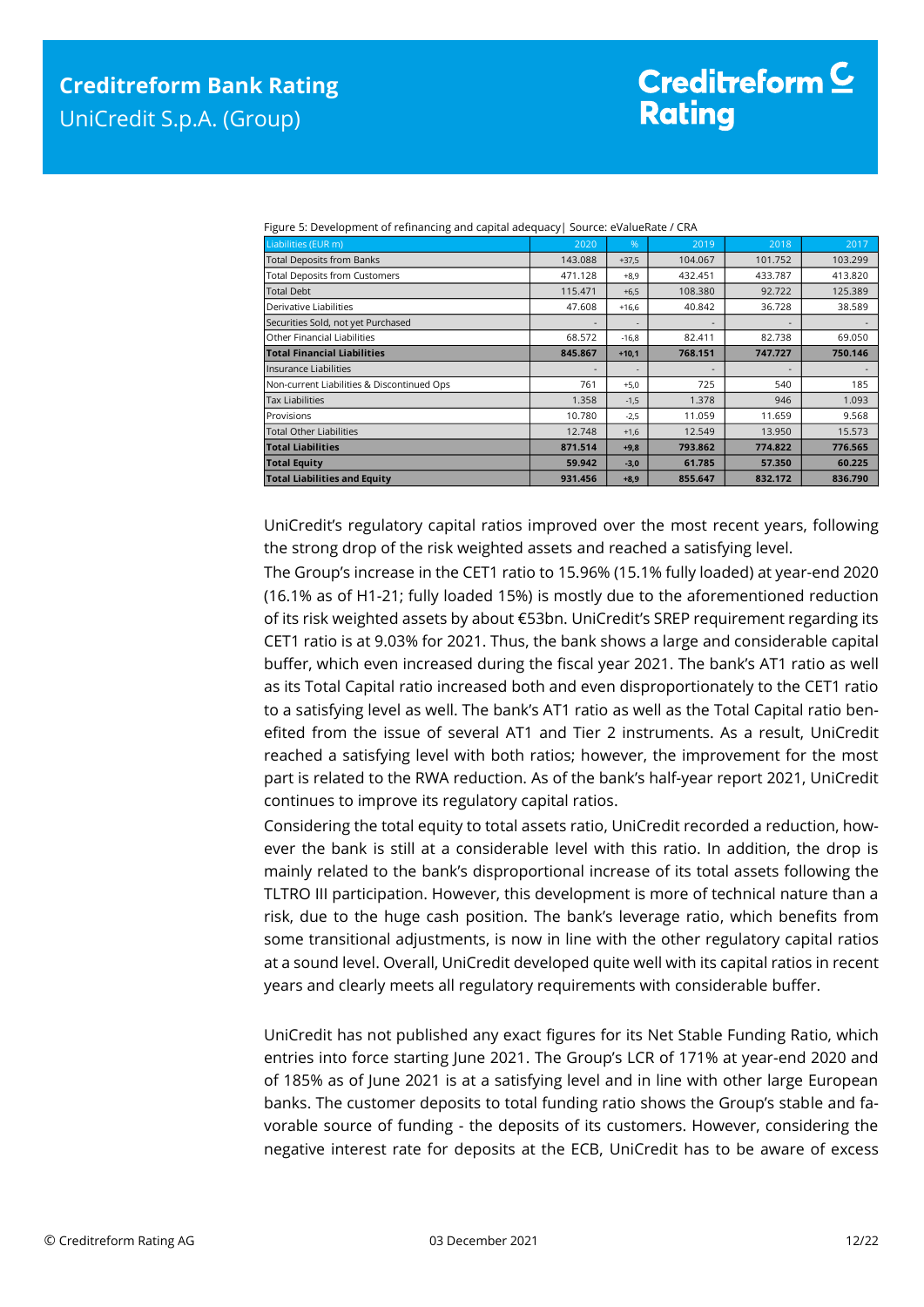liquidity (in particular after the significant TLTRO III participation). In addition, the declining LTD ratio shows a declining demand for the Group's loans with an accelerating declining trend.

Overall, UniCredit's liquidity situation is satisfactory. Up to now, we do not perceive any liquidity issues at UniCredit and the whole banking sector, in particular following the significant support measures of the authorities.

A detailed overview of the development of capital and liquidity ratios for the years of 2017 through 2020 can be found in Figure 6 below:

| Capital Ratios and Liquidity (%)                    | 2020   | %        | 2019   | 2018   | 2017   |
|-----------------------------------------------------|--------|----------|--------|--------|--------|
| Total Equity/ Total Assets                          | 6,44   | $-0,79$  | 7,22   | 6,89   | 7,20   |
| Leverage Ratio                                      | 6,21   | $+0,70$  | 5,51   | 5,06   | 5,73   |
| Common Equity Tier 1 Ratio (CET1)*                  | 15,96  | $+2,74$  | 13,22  | 12,13  | 13,73  |
| Tier 1 Ratio (CET1 + AT1)*                          | 18,22  | $+3,32$  | 14,90  | 13,64  | 15,36  |
| Total Capital Ratio (CET1 + AT1 + T2)*              | 20,72  | $+3,03$  | 17,69  | 15,80  | 18,10  |
| <b>SREP Capital Requirements</b>                    | 9,03   | $-1,06$  | 10,09  | 10,09  | 8,78   |
| Net Loans/ Deposits (LTD)                           | 89,23  | $-9,94$  | 99,17  | 100,95 | 101,94 |
| Interbank Ratio                                     | 16,63  | $-10,91$ | 27,54  | 27,76  | 19,92  |
| <b>Liquidity Coverage Ratio</b>                     | 171,00 | $+28,00$ | 143,00 | 151,00 | 185,29 |
| Customer Deposits / Total Funding (excl. Derivates) | 57,18  | $-0,25$  | 57,43  | 58,77  | 56,07  |
| Net Stable Funding Ratio (NSFR)                     |        |          |        |        |        |
| Change in %- Points                                 |        |          |        |        |        |

Figure 6: Development of capital and liquidity ratios | Source: eValueRate / CRA

Change in %- Points \*Fully loaded whenever available.

Due to UniCredit's bank capital and debt structure, as well as its status as a G-SIB, the Group's Preferred Senior Unsecured Debt instruments have not been notched down in comparison to the long-term issuer rating. Due to the seniority structure, UniCredit's non-preferred senior unsecured debt has been notched down by one notch. However, UniCredit's Tier 2 capital rating is three notches below the long-term issuer rating based on the bank's capital structure and seniority in accordance with our rating methodology. Additional Tier 1 capital is rated five notches below the long-term issuer rating, reflecting a high bail-in risk in the event of resolution. However, we withdraw the rating of the Additional Tier 1 capital of the subsidiary UniCredit Bank Austria AG due to a lack of volume.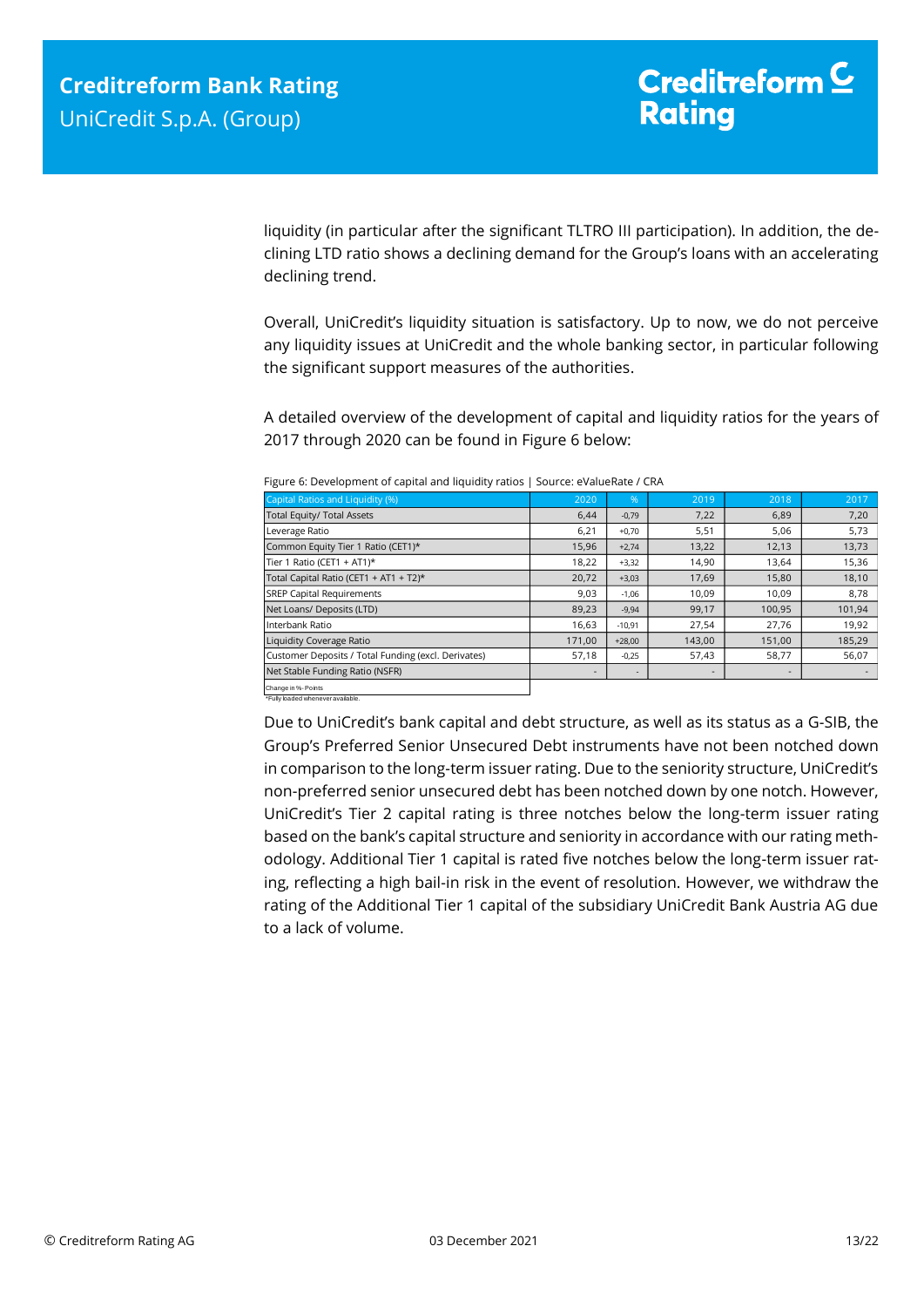### <span id="page-13-0"></span>**Environmental, Social and Governance (ESG) Score Card**

UniCredit SpA has one significant and two moderate ESG rating drivers

• Corporate Governance is identified as a highly significant rating driver. The relevance for the credit rating results from the impact of the corporate governance factor on all other ESG factors and the overall well-being of the bank. This sub-factor was downgraded to neutral due to the turbulences relating the bank's top management, the resulting unclear new direction of the bank as well as due to the clearly negative economic development. On the other hand, UniCredit sets ambitious goals with regard to its ESG policies.

• Corporate Behaviour and Green Financing / Promoting are identified as moderate rating driver. While Green Financing / Promoting is rated positive due to the role as a joint bookrunner for a large number of green bonds issues in addition to increasing lending to the sustainable energy sector. However, Corporate Behaviour is rated negative due the bank's misconduct in in relation with US sanctions and money laundering.

**ESG Score**  $3.5/5$ 

| <b>ESG Score Guidance</b> |                           |  |  |  |
|---------------------------|---------------------------|--|--|--|
|                           | > 4,25 Outstanding        |  |  |  |
|                           | >3,5 - 4,25 Above-average |  |  |  |
| >2,5 - 3,5 Average        |                           |  |  |  |
|                           | $>1,75 - 2,5$ Substandard |  |  |  |
| $\le$ = 1.75 Poor         |                           |  |  |  |

| Factor | Sub-Factor                                 | Consideration                                                                                                                                            | Relevance<br><b>Scale 2021</b> | Eval.    |
|--------|--------------------------------------------|----------------------------------------------------------------------------------------------------------------------------------------------------------|--------------------------------|----------|
| mental | 1.1 Green Financing /<br>Promoting         | The sub-factor "Green Financing/Promoting" has a moderate relevance for the credit rating,<br>and is rated positive in terms of the CRA ESG criteria.    | 3                              | (+)      |
| ō      | 1.2 Exposure to Environ-<br>mental Factors | The sub-factor "Exposure to Environmental Factors" has a low relevance for the credit<br>rating, and is rated positive in terms of the CRA ESG criteria. |                                | (+       |
| Envil  | 1.3 Resource Efficiency                    | The sub-factor "Resource Efficiency" has no significant relevance for the credit rating, and is<br>rated positive in terms of the CRA ESG criteria.      |                                | $^{(+)}$ |

| .യ<br>ပ္တ | 2.1 Human Capital         | The sub-factor "Human Capital" has low relevance for the credit rating, and is rated positive<br>lin terms of the CRA ESG criteria.                   |  |  |
|-----------|---------------------------|-------------------------------------------------------------------------------------------------------------------------------------------------------|--|--|
|           | 2.2 Social Responsibility | The sub-factor "Social Responsibility" has no significant relevance for the credit rating, and<br>is rated positive in terms of the CRA ESG criteria. |  |  |

| ω<br>ū | 3.1 Corporate Governance   | The sub-factor "Corporate Governance" is highly relevant for the credit rating, and is rated<br>neutral in terms of the CRA ESG criteria.                   |  |         |
|--------|----------------------------|-------------------------------------------------------------------------------------------------------------------------------------------------------------|--|---------|
| ۵J     | 3.2 Corporate Behaviour    | The sub-factor "Corporate Behaviour" has a moderate relevance for the credit rating, and is<br>rated negative in terms of the CRA ESG criteria.             |  |         |
| o<br>O | 3.3 Corporate Transparency | The sub-factor "Corporate Transparency" has no significant relevance for the credit rating,<br>and is rated very positive in terms of the CRA ESG criteria. |  | $(+ +)$ |

| <b>ESG Relevance Scale</b> |                          | <b>ESG Evaluation Guidance</b> |                 |
|----------------------------|--------------------------|--------------------------------|-----------------|
|                            | <b>Highest Relevance</b> | $(+ +)$                        | Strong positive |
| $\overline{4}$             | <b>High Relevance</b>    | $^{(+)}$                       | Positive        |
| з                          | Moderate Relevance       |                                | Neutral         |
|                            | Low Relevance            | $\left( -\right)$              | Negative        |
|                            | No significant Relevance | - -                            | Strong negativ  |

The ESG Score is based on the Methodology "Environmental, Social and Governance Score of Banken (Version 1.0)" of Creditreform Rating AG, which is available on our homepage https://creditreform-rating.de/en/about-us/regulatory-requirements.html. In addition, we refer to CRA's position paper "Consodering the Impact of ESG Factors".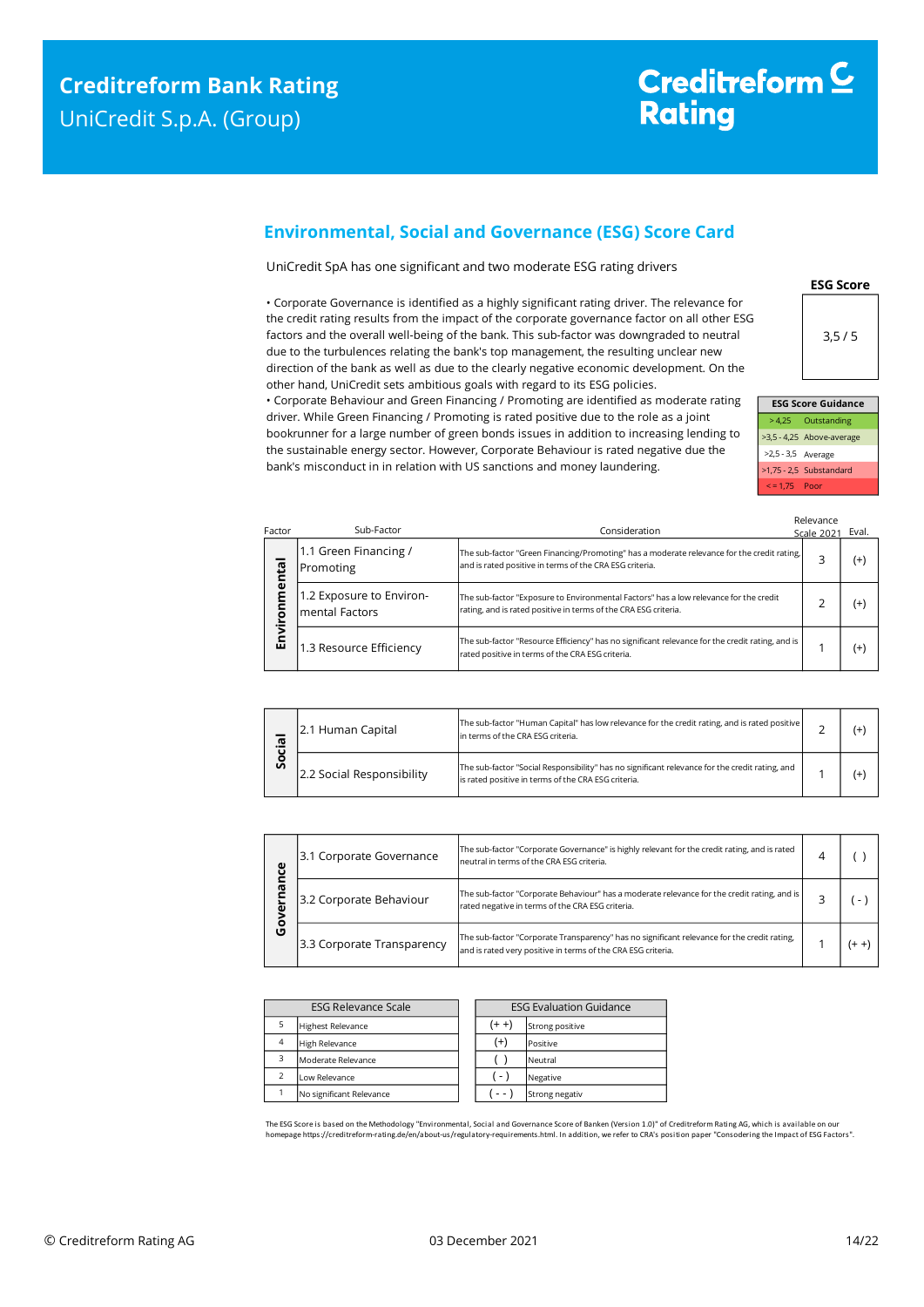### <span id="page-14-0"></span>**Conclusion**

Overall, UniCredit S.p.A. (Group), as one of the leading financial institutions in Italy, showed a substandard year of performance in 2020 following various one-off effects, in addition to the Corona pandemic impact. The pandemic had a massive impact on the Italian market (UniCredit's home market) with a strong economic slowdown; however, a rebound of the Italian economy is ongoing. In addition, the bank has to handle its restructuring activities, which enable cost reductions in the long-run. The dependency on the Italian market constitutes a significant burden for UniCredit's rating (CRA rating of the Italian Republic: BBB-/negative as of 05.03.2021).

UniCredit's business activities are related to the Italian market, which was heavily impacted by the Corona pandemic and led to lower earnings of the bank. In addition, the low interest rate environment burdens the bank's profitability. However, the diversification of income sources in particular through asset servicing is in favor of the bank. The massive increase in loan loss provisions had a significantly negative impact on the bank's profitability in 2020. However, as the Corona impact did not materialize as expected some reversals of the loan loss provisions are likely, which might eventually boost the bank's profitability in the upcoming years. Moreover, UniCredit reports a normalization of its cost of risk (calculated as impairment on financial assets over net loans to customers) in 2021 already but will record an additional negative impact following the YKB sale. The strong franchise of the bank (in Italy, Germany and Austria) and the ongoing cost cutting/restructuring measures will likely ensure that the bank will maintain its sound intrinsic profitability.

The asset quality of UniCredit improved significantly over the last years to a moderate level. In particular, the numerous sales of non-performing loans helped UniCredit to decrease the NPL ratio to a reasonable level. We explicitly appreciate this positive development as a result of UniCredit's *Team 23* strategy. However, the Corona pandemic has led to huge stage 2 exposure (potential problem loans), which are at a very high level and indicate potential worsening of the bank's asset quality. With the run out of public guarantees and support measures, the Corona pandemic might have a negative impact on the bank's asset quality over the next years. As of Q3-21, UniCredit was able reduce its loan volume under moratoria measures to a relatively low amount. Considering the bank's debt securities holding, the major share of this assets are Italian government bonds, which tightens the connection to the Italian Republic.

On the liabilities side, UniCredit reported increasing customer deposits and increasing cash and balances with central banks, which is in line with the development of other large European banks. The participation in ECB's TLTRO III funding program, enables UniCredit to reduce its costs of funding, however, the run out of this support measure would lead to an additional burden for the bank. UniCredit's regulatory capital ratios are at a satisfying level thanks to the significant RWA reduction. The bank meets all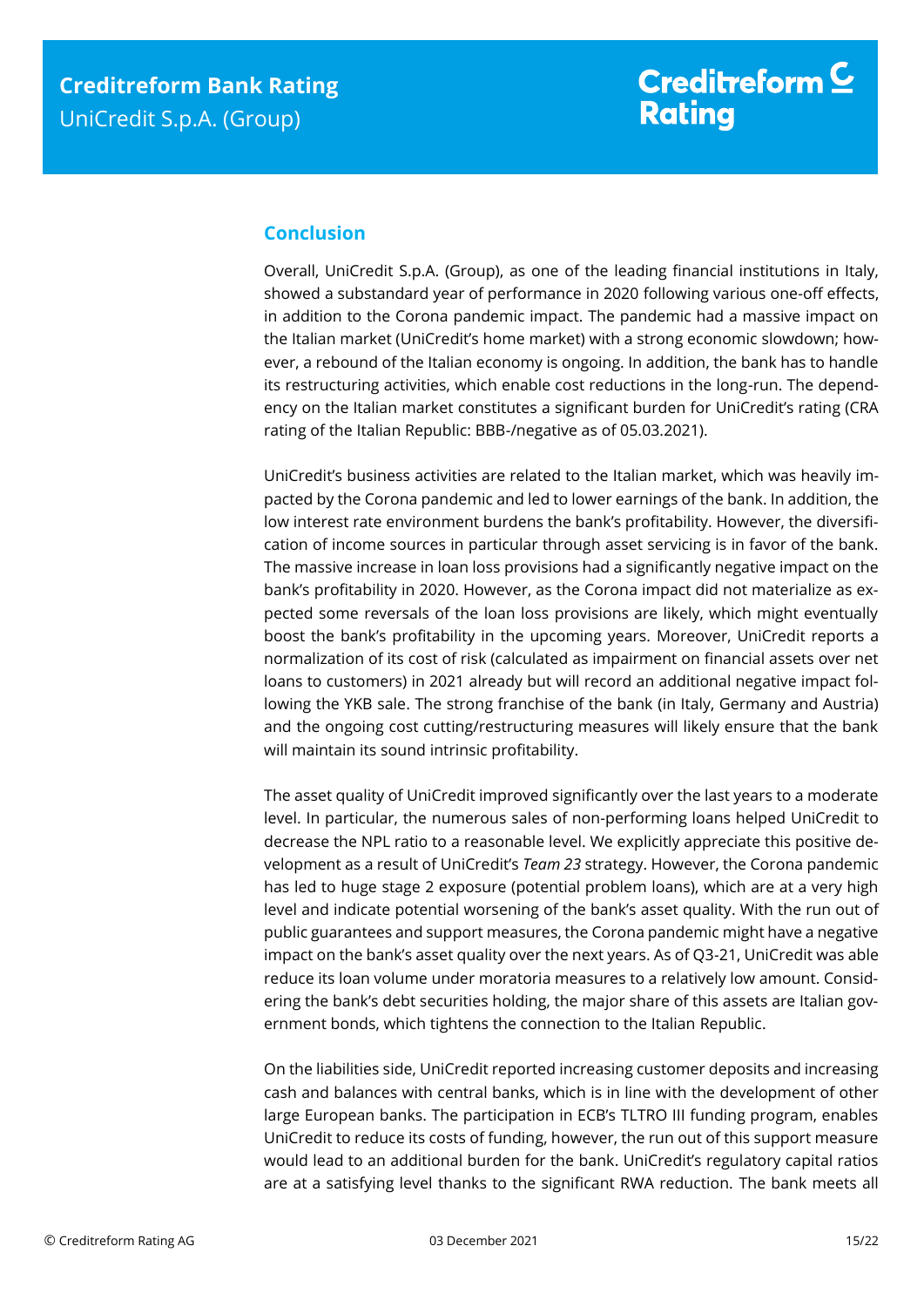regulatory requirements with sufficient buffer to the SREP requirements. The liquidity situation of UniCredit remains proper.

#### **Outlook**

This reflects our view that the Corona pandemic will have a capable impact on UniCredit's business activities. In addition, we expect an ongoing cost management, which will enable UniCredit to maintain solid intrinsic profitability. However, we will observe how the final impact of the Corona pandemic on the Italian economy respective the asset quality of the bank will be. In addition, we assume no significant economic worsening due to the Corona pandemic and stable political environment in the banks markets of operations.

#### **Scenario Analysis**

Best-case scenario: BBB

Worst-case scenario: BB

#### Please note:

The scenarios are based on information available at the time of the rating. Within the forecast horizon, circumstances may occur that could lead to a change of the rating out of the indicated range.

In a scenario analysis, the bank is able to reach a "BBB" rating in the "best case" scenario and a "BB" rating in the "worst case" scenario. The ratings of bank capital and senior unsecured debt would behave similarly based on our rating mechanism. These ratings are especially sensitive to changes in total equity and to the bank capital and debt structure in general.

We might upgrade UniCredit S.p.A. (Group) long-term issuer credit rating and its bank capital and debt instruments if see an upgrade of the rating of the Italian Republic (current CRA rating: BBB-/negative) due to the dependency on the home market and on the wellbeing of Italian economy of UniCredit.

By contrast, a downgrade of the Group's long-term issuer credit rating and its bank capital and debt instruments is likely if we see declining capital ratios as well as a declining profitability. In particular, we will observe the ongoing Corona pandemic impact on UniCredit's asset quality and its business activities in general. Moreover, we see a close economic relation to the Italian nation, which is a burden for UniCredit's rating.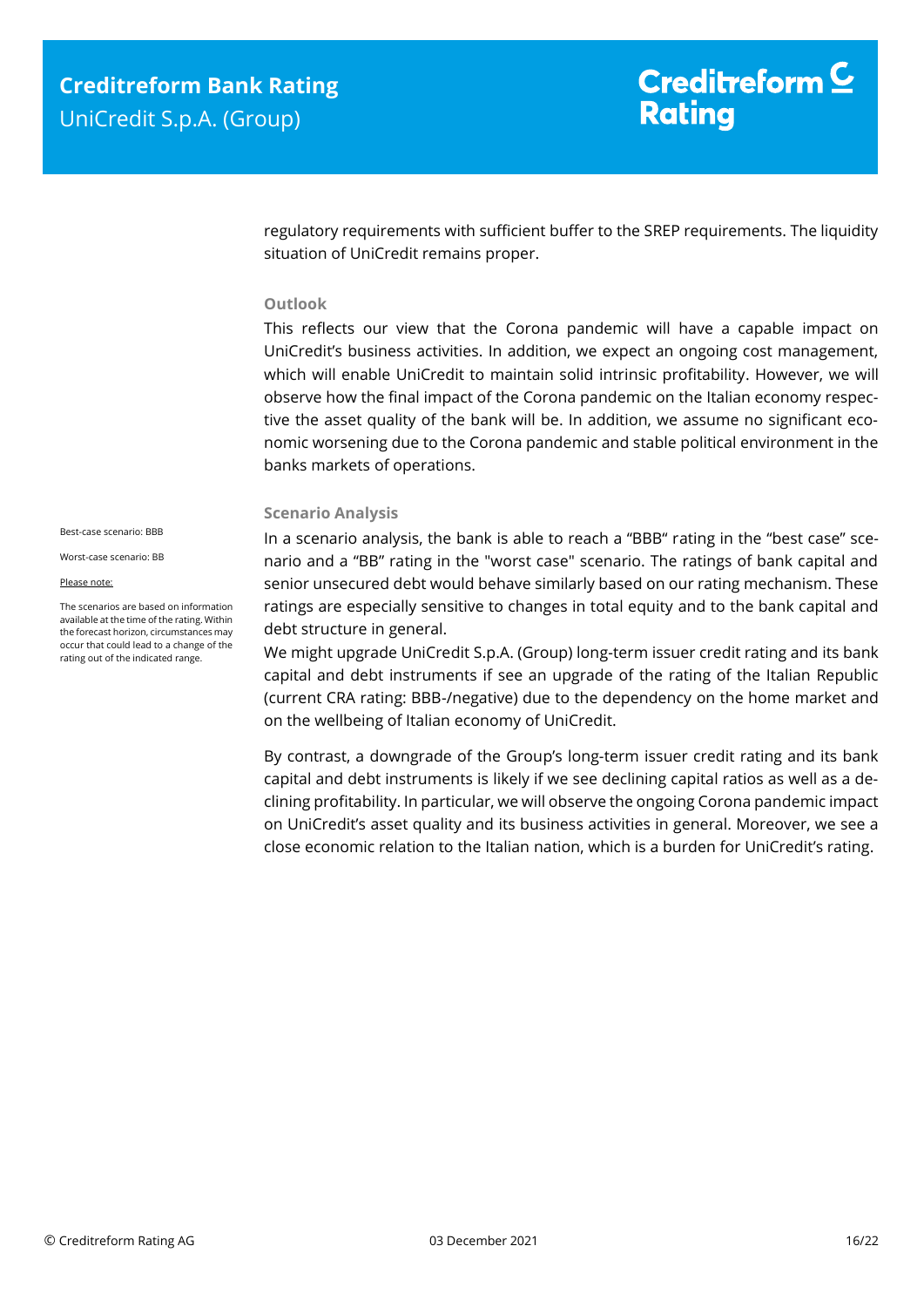### <span id="page-16-0"></span>**Appendix**

**Bank ratings**

The bank ratings are dependent on a host of quantitative and qualitative factors. An improvement in either sub-category may result in a higher rating score.

LT Issuer / Outlook / Short-Term **BBB- / stable / L3**

**Bank Capital and Debt Instruments Ratings**

The ratings for bank capital and debt instruments are inter alia dependent on subordination and relative size of the instrument class, based on the long-term issuer rating of the bank.

| Preferred Senior Unsecured Debt (PSU):         | BBB- |
|------------------------------------------------|------|
| Non-Preferred Senior Unsecured Debt (NPS): BB+ |      |
| Tier 2 (T2):                                   | RR-  |
| Additional Tier 1 (AT1):                       |      |

#### **Rating History**

Please consult our website [www.creditreform-rating.de](http://www.creditreform-rating.de/) for additional information regarding the dates of publication.

|  | Figure 7: Rating History |
|--|--------------------------|
|  |                          |

| <b>Bank Issuer Rating</b>                | <b>Rating Date</b> | <b>Result</b>             |
|------------------------------------------|--------------------|---------------------------|
| LT / Outlook / Short-Term (Initial)      | 12.01.2018         | BB+ / stable / NEL        |
| <b>Rating Update</b>                     | 03.08.2018         | BBB- / stable / L3        |
| <b>Rating Update</b>                     | 16.10.2019         | BBB- / stable / L3        |
| Monitoring                               | 24.03.2020         | BBB- / NEW / L3           |
| <b>Rating Update</b>                     | 01.10.2020         | BBB- / stable / L3        |
| Rating Update                            | 03.12.2021         | BBB- / stable / L3        |
| <b>Bank Capital and Debt Instruments</b> | <b>Rating Date</b> | <b>Result</b>             |
| Senior Unsecured / T2 / AT1 (Initial)    | 12.01.2018         | $BB+$ / B / B-            |
| Senior Unsecured / T2 / AT1              | 03.08.2018         | <b>BBB-/BB-/B</b>         |
| <b>PSU / NPS / T2 / AT1</b>              | 16.10.2019         | BBB- / BB+ / BB- /B       |
| <b>PSU / NPS / T2 / AT1</b>              | 24.03.2020         | BBB- / BB+ / BB- /B (NEW) |
| <b>PSU / NPS / T2 / AT1</b>              | 01.10.2020         | BBB- / BB+ / BB- /B       |
| <b>PSU / NPS / T2 / AT1</b>              | 03.12.2021         | BBB- / BB+ / BB- /B       |
| <b>Subsidiaries of the Bank</b>          | <b>Rating Date</b> | <b>Result</b>             |
| UniCredit Bank Austria AG                |                    |                           |
| LT / Outlook / Short-Term (Initial)      | 03.08.2018         | BBB- / stable / L3        |
| <b>Rating Update</b>                     | 16.10.2019         | BBB- / stable / L3        |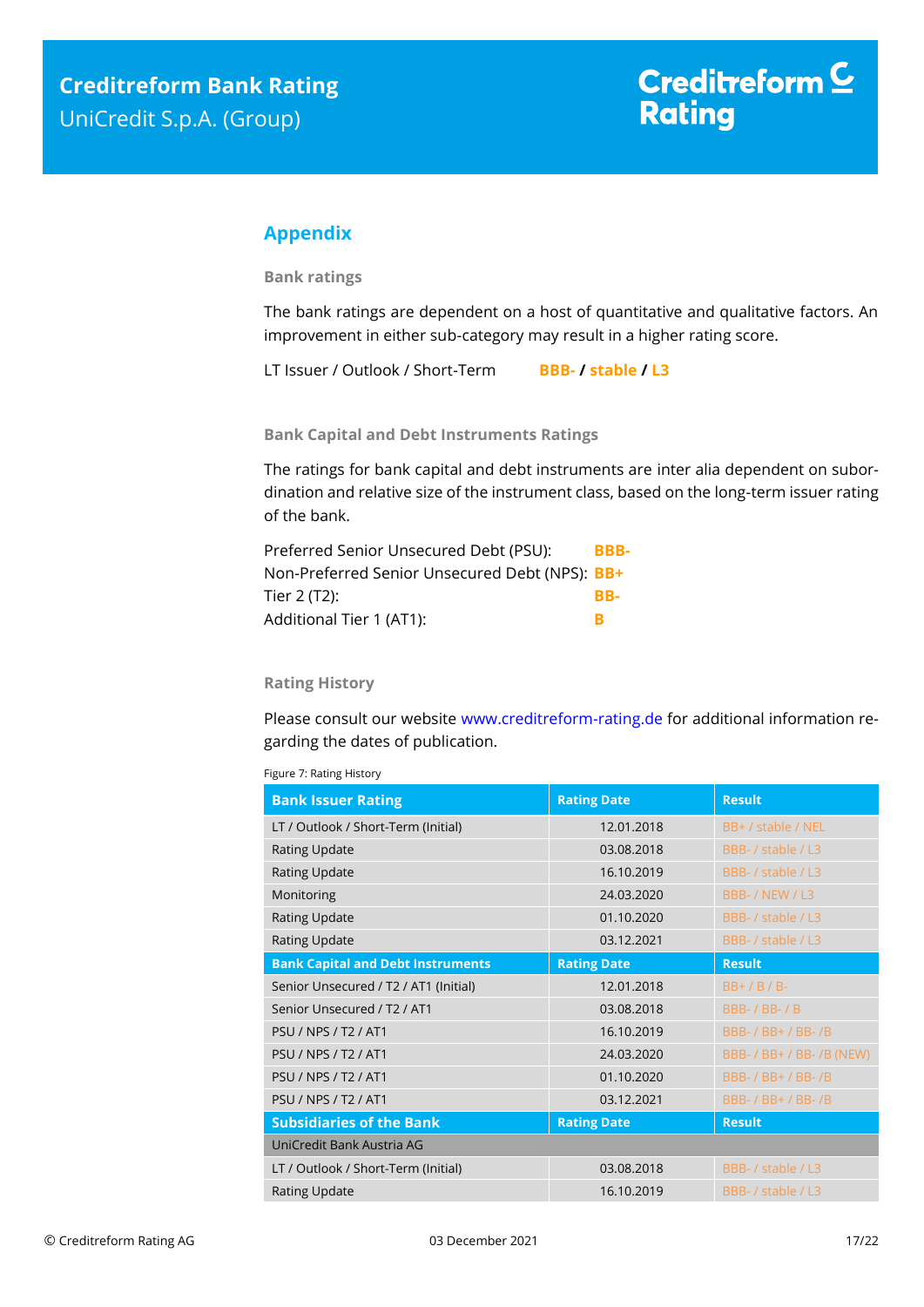| Monitoring                                                     | 24.03.2020                                             | BBB- / NEW / L3           |  |  |
|----------------------------------------------------------------|--------------------------------------------------------|---------------------------|--|--|
| <b>Rating Update</b>                                           | 01.10.2020                                             | BBB- / stable / L3        |  |  |
| Rating Update                                                  | 03.12.2021                                             | BBB- / stable / L3        |  |  |
| Bank Capital and Debt Instruments of UniCredit Bank Austria AG |                                                        |                           |  |  |
| Senior Unsecured / T2 / AT1 (Initial)                          | 03.08.2018                                             | <b>BBB-/BB-/B</b>         |  |  |
| <b>PSU / NPS / T2 / AT1</b>                                    | 16.10.2019                                             | BBB- / BB+ / BB- / B      |  |  |
| <b>PSU / NPS / T2 / AT1</b>                                    | 24.03.2020                                             | BBB- / BB+ / BB- /B (NEW) |  |  |
| <b>PSU / NPS / T2 / AT1</b>                                    | 01.10.2020                                             | <b>BBB-/BB+/BB-/B</b>     |  |  |
| <b>PSU / NPS / T2 / AT1</b>                                    | 03.12.2021                                             | BBB- / BB+ / BB- /n.r.    |  |  |
| UniCredit Bank AG                                              |                                                        |                           |  |  |
| LT / Outlook / Short-Term (Initial)                            | 03.08.2018                                             | BBB- / stable / L3        |  |  |
| <b>Rating Update</b>                                           | 16.10.2019                                             | BBB- / stable / L3        |  |  |
| Monitoring                                                     | 24.03.2020                                             | BBB- / NEW / L3           |  |  |
| <b>Rating Update</b>                                           | 01.10.2020                                             | BBB- / stable / L3        |  |  |
| Rating Update                                                  | 03.12.2021                                             | BBB- / stable / L3        |  |  |
|                                                                | Bank Capital and Debt Instruments of UniCredit Bank AG |                           |  |  |
| Senior Unsecured / T2 / AT1 (Initial)                          | 03.08.2018                                             | <b>BBB-/BB-/B</b>         |  |  |
| <b>PSU / NPS / T2 / AT1</b>                                    | 16.10.2019                                             | BBB- / BB+ / BB- /B       |  |  |
| <b>PSU / NPS / T2 / AT1</b>                                    | 24.03.2020                                             | BBB- / BB+ / BB- /B (NEW) |  |  |
| <b>PSU / NPS / T2 / AT1</b>                                    | 01.10.2020                                             | BBB- / BB+ / BB- / B      |  |  |
| <b>PSU / NPS / T2 / AT1</b>                                    | 03.12.2021                                             | BBB- / BB+ / BB- /B       |  |  |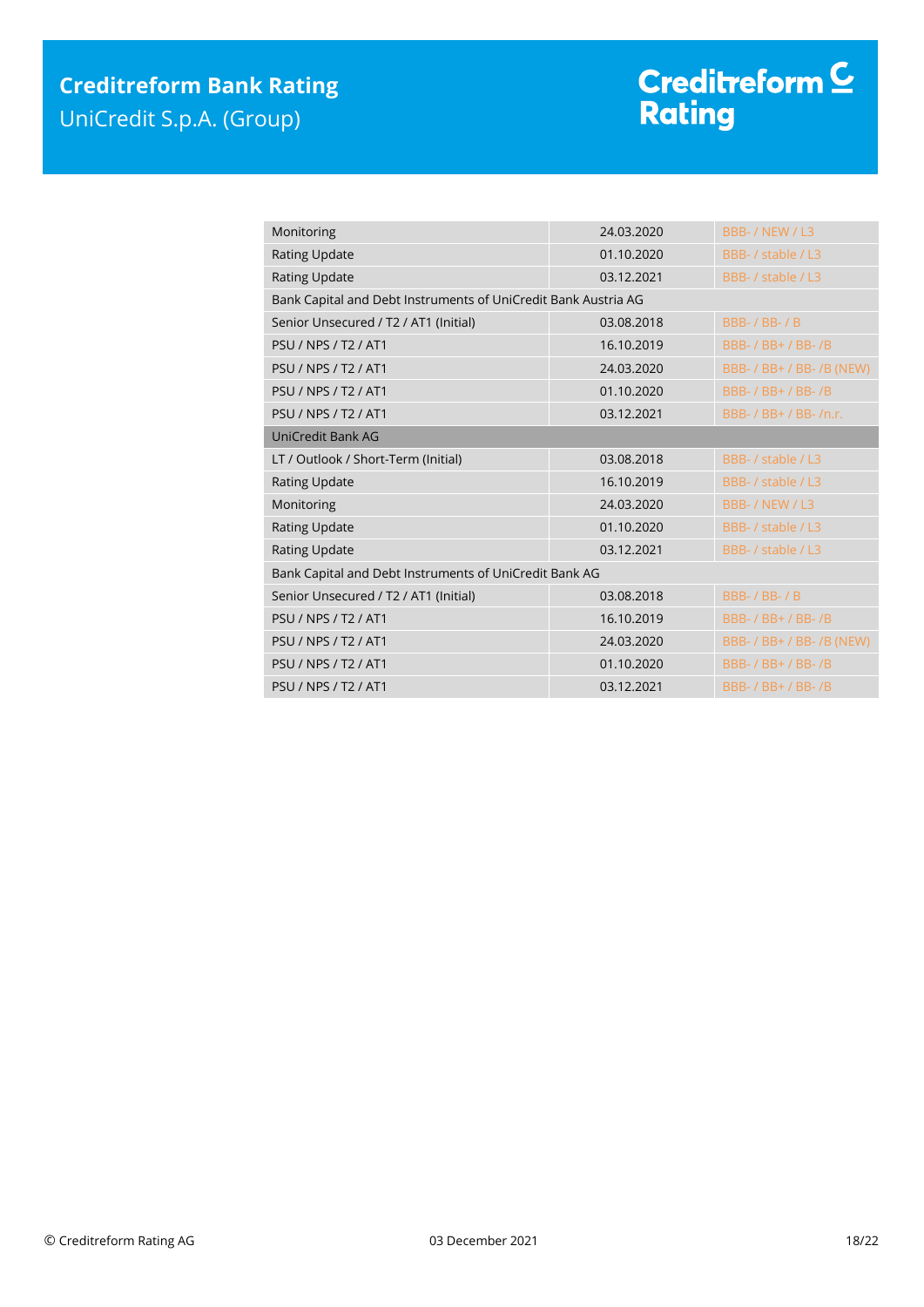#### **Regulatory**

Creditreform Rating AG was neither commissioned by the rating object nor by any other third party for the rating. The analysis took place on a voluntary basis by Creditreform Rating AG and is to be described in the regulatory sense as an unsolicited rating. The following scheme clarifies the level of participation of the rated entity (rating object):

| <b>Unsolicited Credit Rating</b>                       |    |
|--------------------------------------------------------|----|
| With Rated Entity or Related Third Party Participation | No |
| With Access to Internal Documents                      | No |
| With Access to Management                              | No |

The rating is based on publicly available information and internal evaluation methods for the rated bank. The quantitative analysis is based mainly on the latest annual accounts, interim reports, other investor relations information of the bank, and calculated key figures by eValueRate / CRA.

The information and documents processed met the requirements of the rating system of Creditreform Rating AG as published on the website www.creditreform-rating.de. The rating was carried out on the basis of the rating methodology for bank ratings as ( $v3.0$ ), the methodology for the [rating of bank capital and unsecured debt instruments \(v2.0\)](https://www.creditreform-rating.de/en/about-us/regulatory-requirements.html?file=files/content/downloads/Externes%20Rating/Regulatorische%20Anforderungen/EN/Ratingmethodiken%20EN/Bank%20Capital%20and%20Unsecured%20Debt%20Instruments%20Methodology.pdf) as well as the rating methodology for Environmental, Social and [Governance Score for Banks \(v1.0\)](https://www.creditreform-rating.de/en/about-us/regulatory-requirements.html?file=files/content/downloads/Externes%20Rating/Regulatorische%20Anforderungen/EN/Ratingmethodiken%20EN/Rating%20Methodology%20ESG%20v1.0.pdf) in conjunction with Creditreform's basic document [Rating Criteria and Definitions \(v1.3\).](https://www.creditreform-rating.de/en/about-us/regulatory-requirements.html?file=files/content/downloads/Externes%20Rating/Regulatorische%20Anforderungen/EN/Ratingmethodiken%20EN/CRAG%20Rating%20Criteria%20and%20Definitions.pdf)

The complete presentation of the rating methodologies used by Creditreform Rating AG and the basic document Rating Criteria and Definitions (v1.3) are published on our homepage:

<https://www.creditreform-rating.de/en/about-us/regulatory-requirements.html>

On 03 December 2021, the rating was presented by the analysts to the rating committee and adopted in a resolution.

The rating result was communicated to UniCredit S.p.A. (Group) incl. the relevant subsidiaries, and the preliminary rating report was made available to the bank. There was no change in the rating score.

The rating is valid until withdrawal and is subject to monitoring from the rating date (see cover page). The rating will be comprehensively reviewed at least once every year. Within this period, the rating can be updated.

In 2011 Creditreform Rating AG was registered within the European Union according to EU Regulation 1060/2009 (CRA-Regulation). Based on the registration Creditreform Rating AG (CRA) is allowed to issue credit ratings within the EU and is bound to comply with the provisions of the CRA-Regulation.

Rating Endorsement Status: The rating of UniCredit S.p.A. (Group) was not endorsed by Creditreform Rating AG from a third country as defined in Article 4 (3) of the CRA-Regulation.

#### **Conflict of Interests**

No conflicts of interest were identified during the rating process that might influence the analyses and judgements of the rating analysts involved or any other natural person whose services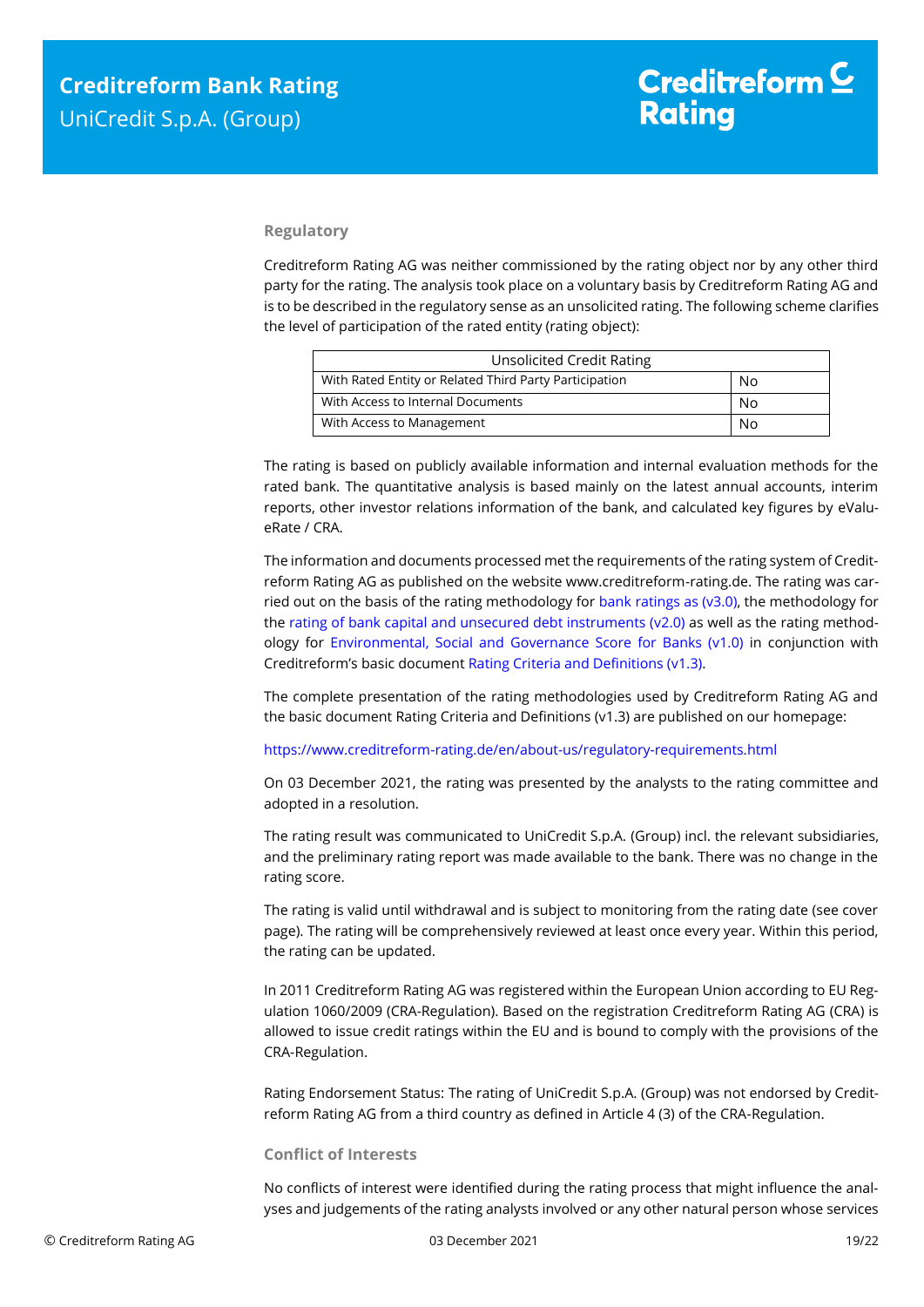are placed at the disposal or under the control of Creditreform Rating AG and who are directly involved in credit rating activities or approving credit ratings and rating outlooks.

For a related third party within the affiliated group default analyses have been conducted as ancillary services.

**Rules on the Presentation of Credit Ratings and Rating Outlooks**

The approval of credit ratings and rating outlooks follows our internal policies and procedures. In line with our policy "Rating Committee," all credit ratings and rating outlooks are approved by a rating committee based on the principle of unanimity.

To prepare this credit rating, CRA has used following substantially material sources:

- 1. Aggregated data base by eValueRate
- 2. Annual Report and interim reports
- 3. Investors relations information and other publications
- 4. Website of the rated bank
- 5. Public and internal market analyses
- 6. Internet research

There are no other attributes and limitations of the credit rating or rating outlook other than displayed on the CRA website. Furthermore CRA considers satisfactory the quality and extent of information available on the rated entity. In regard to the rated entity Creditreform Rating AG regarded available historical data as sufficient.

Between the disclosure of the credit rating to the rated entity and the public disclosure no amendments were made to the credit rating.

The "Basic data" information card indicates the principal methodology or version of methodology that was used in determining the rating, with a reference to its comprehensive description.

In case where the credit rating is based on more than one methodology or where reference only to the principal methodology might cause investors to overlook other important aspects of the credit rating, including any significant adjustments and deviations, Creditreform Rating AG explains this fact in the credit rating and indicates how the different methodologies or these other aspects are taken into account in the credit rating. This information is integrated in the credit rating report.

The meaning of each rating category, the definition of default or recovery and any appropriate risk warning, including a sensitivity analysis of the relevant key rating assumptions, such as mathematical or correlation assumptions, accompanied by worst-case scenario credit ratings as well as best-case scenario credit ratings are explained in mentioned methodologies and / or in the credit rating report.

The date at which the credit rating was released for distribution for the first time and when it was last updated including any rating outlooks is indicated clearly and prominently in the "Basic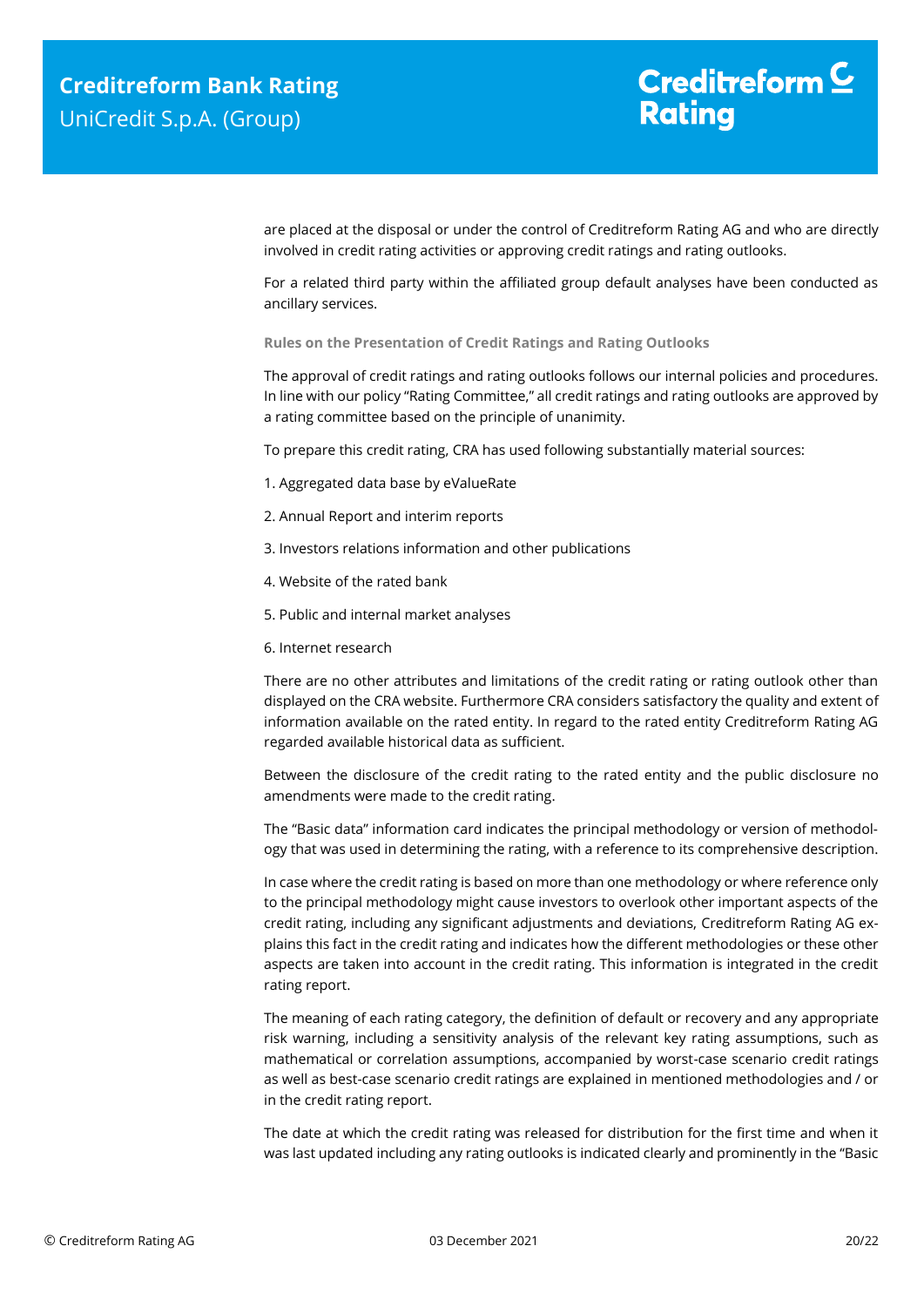data" card as a "Rating action"; first release is indicated as "initial rating", other updates are indicated as an "update", "upgrade or downgrade", "not rated", "confirmed", "selective default" or "default".

In the case of a rating outlook, the time horizon is provided during which a change in the credit rating is expected. This information is available within "Basic data" information card.

In accordance to Article 11 (2) EU-Regulation (EC) No 1060/2009 registered or certified credit rating agency shall make available in a central repository established by ESMA information on its historical performance data, including the ratings transition frequency, and information about credit ratings issued in the past and on their changes. Requested data are available at the ESMA website: https://cerep.esma.europa.eu/cerep-web/statistics/defaults.xhtml.

An explanatory statement of the meaning of Creditreform's default rates are available in the credit rating methodologies disclosed on the website.

#### **Disclaimer**

Any rating performed by Creditreform Rating AG is subject to the Creditreform Rating AG Code of Conduct which has been published on the web pages of Creditreform Rating AG. In this Code of Conduct, Creditreform Rating AG commits itself – systematically and with due diligence – to establish its independent and objective opinion as to the sustainability, risks and opportunities concerning the enterprise or the issue under review.

Future events are uncertain, and forecasts are necessarily based on assessments and assumptions. This rating is therefore no statement of fact, but an opinion. For this reason, Creditreform Rating AG cannot be held liable for the consequences of decisions made on the basis of any of their ratings. Neither should these ratings be construed as recommendations for investors, buyers or sellers. They should only be used by market participants (entrepreneurs, bankers, investors etc.) as one factor among others when arriving at corporate or investment decisions. Ratings are not meant to be used as substitutes for one's own research, inquiries and assessments.

We have assumed that the documents and information made available to us by the client are complete and accurate and that the copies provided to us represent the full and unchanged contents of the original documents. Creditreform Rating AG assumes no responsibility for the true and fair representation of the original information.

This report is protected by copyright. Any commercial use is prohibited without prior written permission from Creditreform Rating AG. Only the full report may be published in order to prevent distortion of the report's overall assessment. Excerpts may only be used with the express consent of Creditreform Rating AG. Publication of the report without the consent of Creditreform Rating AG is prohibited. Only ratings published on the Creditreform Rating AG web pages remain valid.

Creditreform Rating AG